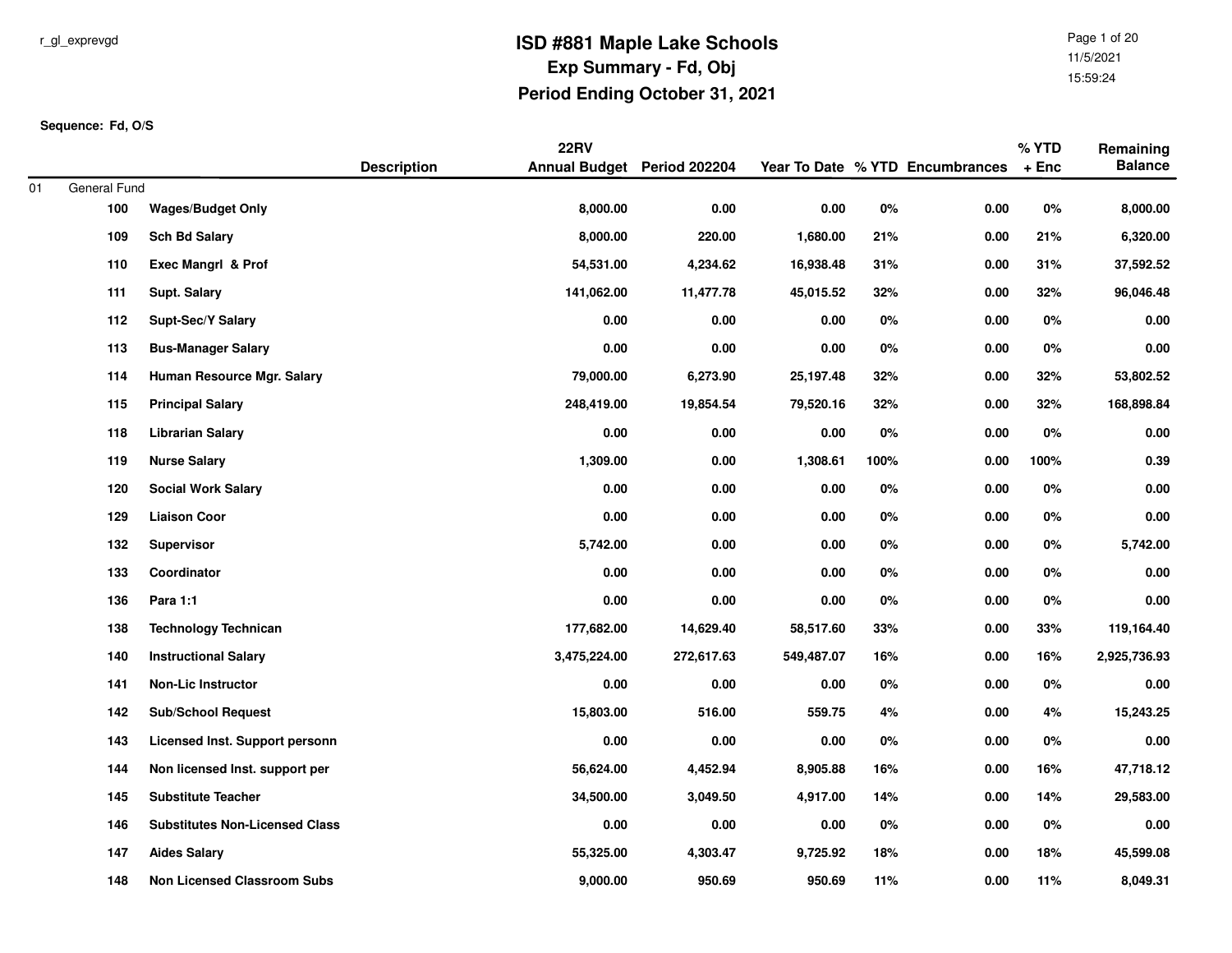Page 2 of 2011/5/202115:59:24

|    |              |                                      |                    | <b>22RV</b>                 |           |            |       |                                 | % YTD   | Remaining      |
|----|--------------|--------------------------------------|--------------------|-----------------------------|-----------|------------|-------|---------------------------------|---------|----------------|
|    |              |                                      | <b>Description</b> | Annual Budget Period 202204 |           |            |       | Year To Date % YTD Encumbrances | $+$ Enc | <b>Balance</b> |
| 01 | General Fund |                                      |                    |                             |           |            |       |                                 |         |                |
|    | 149          | <b>Media Specialist</b>              |                    | $0.00\,$                    | 0.00      | $0.00\,$   | $0\%$ | 0.00                            | $0\%$   | 0.00           |
|    | 150          | <b>Physical Therapist</b>            |                    | 0.00                        | 0.00      | 0.00       | $0\%$ | 0.00                            | 0%      | 0.00           |
|    | 152          | <b>Educ Speech/Lang Pathologist</b>  |                    | 123,403.00                  | 10,121.84 | 20,081.92  | 16%   | 0.00                            | 16%     | 103,321.08     |
|    | 154          | <b>School Nurse</b>                  |                    | 67,490.00                   | 5,367.60  | 12,441.14  | 18%   | 0.00                            | 18%     | 55,048.86      |
|    | 156          | <b>School Social Worker</b>          |                    | 118,182.00                  | 9,342.67  | 19,007.76  | 16%   | 0.00                            | 16%     | 99,174.24      |
|    | 161          | <b>ParaProf/Personal Care Assist</b> |                    | 305,769.00                  | 18,413.08 | 43,417.06  | 14%   | 0.00                            | 14%     | 262,351.94     |
|    | 162          | <b>One-to-One Paraprofessional</b>   |                    | 246,680.00                  | 23,939.42 | 38,369.32  | 16%   | 0.00                            | 16%     | 208,310.68     |
|    | 165          | <b>School Counselor</b>              |                    | 7,747.00                    | 622.76    | 1,239.36   | 16%   | 0.00                            | 16%     | 6,507.64       |
|    | 170          | <b>Secretarial Salary</b>            |                    | 152,426.00                  | 11,927.00 | 26,002.87  | 17%   | 0.00                            | 17%     | 126,423.13     |
|    | 172          | <b>Custodian Salary</b>              |                    | 304,161.00                  | 22,350.51 | 77,627.43  | 26%   | 0.00                            | 26%     | 226,533.57     |
|    | 173          | <b>Finance Manager Salary</b>        |                    | 108,521.00                  | 8,719.06  | 34,876.24  | 32%   | 0.00                            | 32%     | 73,644.76      |
|    | 174          | <b>Dape Specialist</b>               |                    | 13,516.00                   | 1,657.04  | 2,204.00   | 16%   | 0.00                            | 16%     | 11,312.00      |
|    | 175          | Bookkeeper/Payroll Mgr. Salary       |                    | 70,458.00                   | 5,732.64  | 22,879.02  | 32%   | 0.00                            | 32%     | 47,578.98      |
|    | 176          | <b>PCA</b>                           |                    | 0.00                        | 0.00      | 0.00       | $0\%$ | 0.00                            | $0\%$   | 0.00           |
|    | 185          | <b>Other Salary</b>                  |                    | 214,827.00                  | 46,523.33 | 71,654.05  | 33%   | 0.00                            | 33%     | 143,172.95     |
|    | 186          | non licensed esy services            |                    | 14,008.00                   | 665.82    | 5,443.58   | 39%   | 0.00                            | 39%     | 8,564.42       |
|    | 191          | <b>Severance Pay</b>                 |                    | 0.00                        | 0.00      | 0.00       | $0\%$ | 0.00                            | 0%      | 0.00           |
|    | 195          | <b>Chargeback Salary</b>             |                    | 0.00                        | 0.00      | 0.00       | $0\%$ | 0.00                            | 0%      | 0.00           |
|    | 199          | Cash in Lieu                         |                    | 0.00                        | 0.00      | 0.00       | $0\%$ | 0.00                            | $0\%$   | 0.00           |
|    | 210          | <b>FICA</b>                          |                    | 452,625.00                  | 36,907.88 | 85,293.59  | 19%   | 0.00                            | 19%     | 367,331.41     |
|    | 214          | <b>PERA</b>                          |                    | 112,074.00                  | 8,955.10  | 24,659.50  | 22%   | 0.00                            | 22%     | 87,414.50      |
|    | 218          | TRA                                  |                    | 370,027.00                  | 30,364.70 | 65,219.76  | 18%   | 0.00                            | 18%     | 304,807.24     |
|    | 220          | <b>Group Hosp Ins</b>                |                    | 703,709.00                  | 56,390.47 | 120,106.73 | 17%   | 0.00                            | 17%     | 583,602.27     |
|    | 230          | <b>Group Life Ins</b>                |                    | 8,455.00                    | 690.71    | 1,631.98   | 19%   | 0.00                            | 19%     | 6,823.02       |
|    | 240          | <b>Long Term Disabilty</b>           |                    | 9,312.00                    | 685.30    | 1,586.46   | 17%   | 0.00                            | 17%     | 7,725.54       |
|    |              |                                      |                    |                             |           |            |       |                                 |         |                |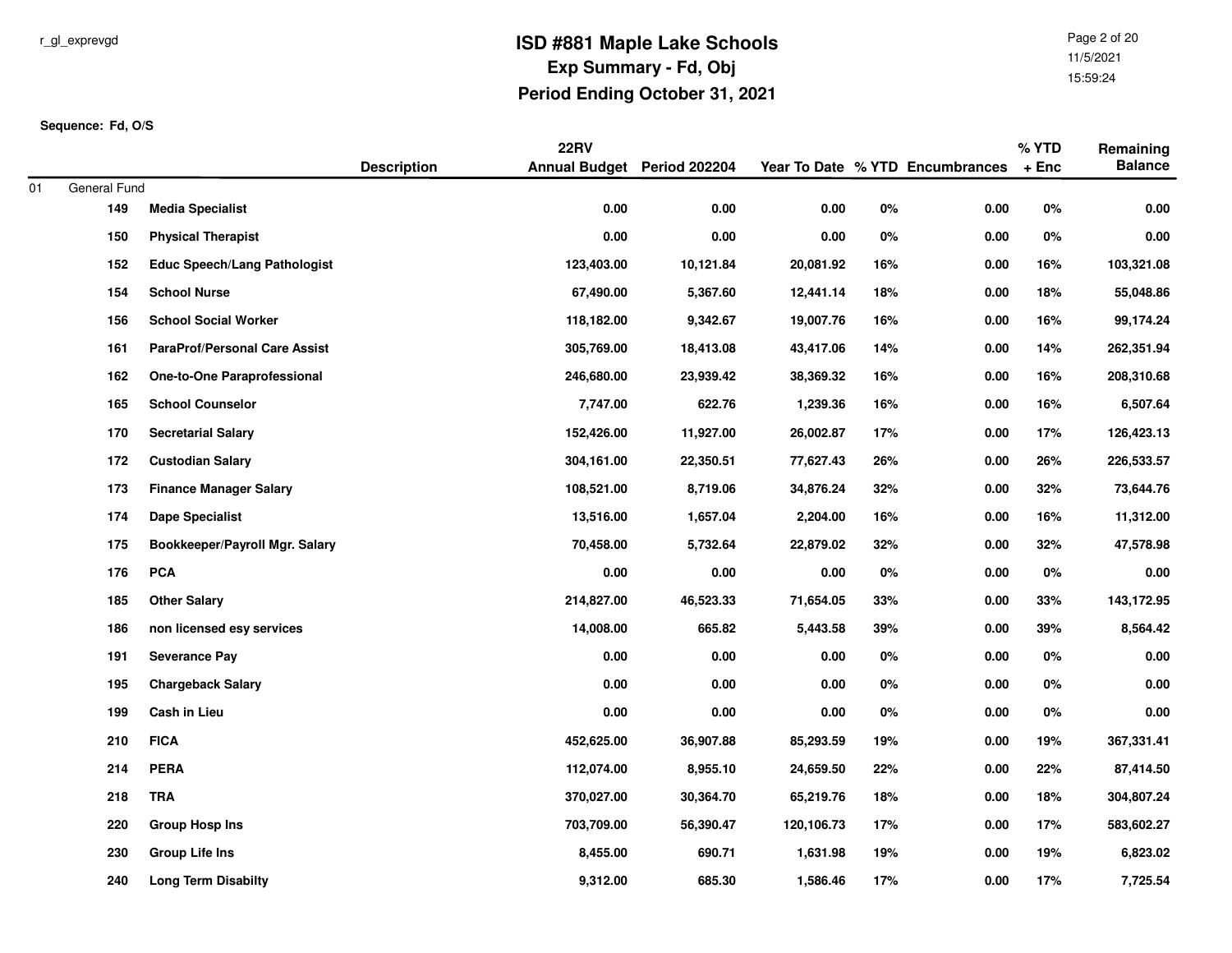Page 3 of 2011/5/202115:59:24

|    |              |                                       |                    | <b>22RV</b>                 |             |             |       |                                 | % YTD   | Remaining      |
|----|--------------|---------------------------------------|--------------------|-----------------------------|-------------|-------------|-------|---------------------------------|---------|----------------|
| 01 | General Fund |                                       | <b>Description</b> | Annual Budget Period 202204 |             |             |       | Year To Date % YTD Encumbrances | $+$ Enc | <b>Balance</b> |
|    | 250          | <b>Sheltered Annuities</b>            |                    | 80,614.00                   | 6,371.52    | 16,245.42   | 20%   | 0.00                            | 20%     | 64,368.58      |
|    | 251          | <b>HCSP</b>                           |                    | 123,563.00                  | 4,511.48    | 31,219.35   | 25%   | 0.00                            | 25%     | 92,343.65      |
|    | 260          | <b>Other Employee Benef</b>           |                    | 8,000.00                    | 548.46      | 2,584.19    | 32%   | 0.00                            | 32%     | 5,415.81       |
|    | 270          | <b>Workmen Compensation</b>           |                    | 33,287.00                   | 2,542.33    | 44,971.06   | 135%  | $0.00\,$                        | 135%    | (11,684.06)    |
|    | 280          | <b>Reemployment Ins</b>               |                    | 2,000.00                    | $0.00\,$    | 0.00        | $0\%$ | 0.00                            | $0\%$   | 2,000.00       |
|    | 290          | Oth Post Emp Ben(excess-ARC)          |                    | 0.00                        | 0.00        | 0.00        | 0%    | 0.00                            | 0%      | 0.00           |
|    | 291          | <b>Retired Health Insurance</b>       |                    | 0.00                        | 0.00        | 0.00        | 0%    | 0.00                            | 0%      | 0.00           |
|    | 295          | Chargeback                            |                    | 0.00                        | $0.00\,$    | 0.00        | $0\%$ | 0.00                            | 0%      | 0.00           |
|    | 299          | Other employee benefits-unifor        |                    | 2,800.00                    | 471.00      | 728.82      | 26%   | 191.72                          | 33%     | 1,879.46       |
|    | 300          | <b>Consult/Fees For Svc</b>           |                    | 0.00                        | $0.00\,$    | 0.00        | 0%    | 0.00                            | 0%      | 0.00           |
|    | 303          | <b>Purchased service</b>              |                    | 39,486.00                   | 0.00        | 0.00        | 0%    | 0.00                            | 0%      | 39,486.00      |
|    | 304          | <b>Purchased service excess 25K</b>   |                    | 5,490.00                    | 0.00        | 0.00        | 0%    | 0.00                            | 0%      | 5,490.00       |
|    | 305          | <b>Fees For Services</b>              |                    | 41,888.00                   | 6,312.00    | 27,281.14   | 65%   | 0.00                            | 65%     | 14,606.86      |
|    | 306          | <b>Special Ed Litigation</b>          |                    | 0.00                        | $0.00\,$    | 0.00        | $0\%$ | 0.00                            | 0%      | 0.00           |
|    | 308          | <b>Federal Tuition Bill Payments</b>  |                    | 25,000.00                   | 0.00        | 0.00        | 0%    | 0.00                            | 0%      | 25,000.00      |
|    | 309          | Fed.Tuit.Bill Pay > \$25,000          |                    | 45,122.00                   | 0.00        | 0.00        | 0%    | 0.00                            | 0%      | 45,122.00      |
|    | 310          | <b>School Resource Officer</b>        |                    | 33,764.00                   | (10,000.00) | (10,000.00) | (30%) | 0.00                            | (30%)   | 43,764.00      |
|    | 311          | <b>Prof Tech Services</b>             |                    | 47,089.00                   | 0.00        | 5,436.50    | 12%   | 0.00                            | 12%     | 41,652.50      |
|    | 313          | <b>Prof-Faculty-Ex-Duty</b>           |                    | 27,700.00                   | 8,581.01    | 8,581.01    | 31%   | 0.00                            | 31%     | 19,118.99      |
|    | 315          | <b>Computer Repairs</b>               |                    | 1,000.00                    | $0.00\,$    | 0.00        | $0\%$ | 0.00                            | 0%      | 1,000.00       |
|    | 316          | PURCHASED SERVICES MN JPA             |                    | 14,000.00                   | 60.00       | 4,623.13    | 33%   | 0.00                            | 33%     | 9,376.87       |
|    | 317          | <b>Non-Cert Substitute</b>            |                    | 6,900.00                    | 0.00        | 0.00        | 0%    | 0.00                            | 0%      | 6,900.00       |
|    | 318          | <b>Student Help</b>                   |                    | 0.00                        | 0.00        | 0.00        | 0%    | 0.00                            | 0%      | 0.00           |
|    | 319          | <b>Computer and Technology Servic</b> |                    | 13,370.00                   | 218.75      | 11,818.75   | 88%   | 0.00                            | 88%     | 1,551.25       |
|    | 320          | <b>Communication Serv</b>             |                    | 26,090.00                   | 1,616.62    | 5,410.18    | 21%   | 0.00                            | 21%     | 20,679.82      |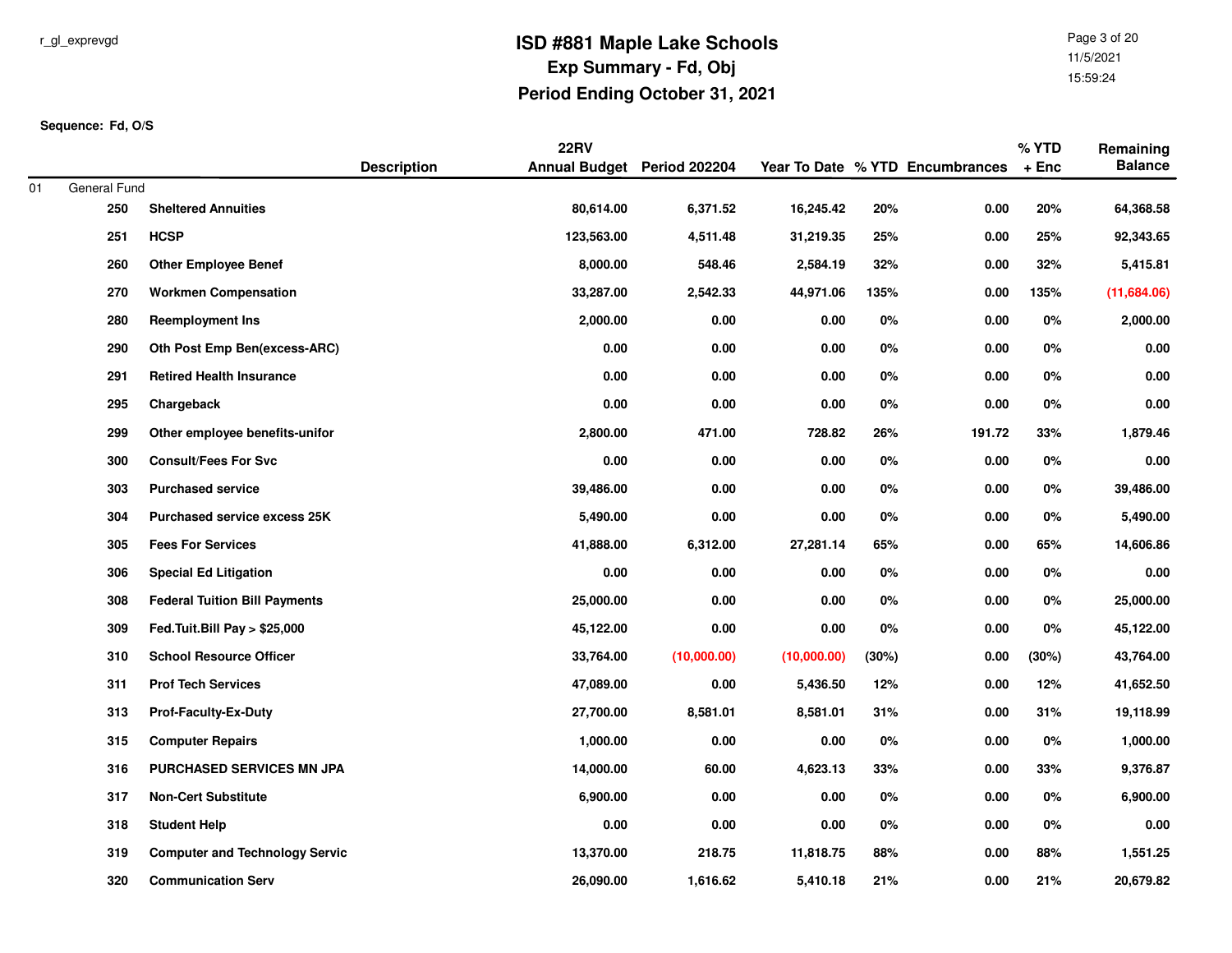Page 4 of 2011/5/202115:59:24

|    |                     |                                       |                    | <b>22RV</b>                 |           |           |       |                                 | % YTD   | Remaining      |
|----|---------------------|---------------------------------------|--------------------|-----------------------------|-----------|-----------|-------|---------------------------------|---------|----------------|
|    |                     |                                       | <b>Description</b> | Annual Budget Period 202204 |           |           |       | Year To Date % YTD Encumbrances | $+$ Enc | <b>Balance</b> |
| 01 | General Fund<br>329 | Postage                               |                    | 5,000.00                    | 1,000.00  | 1,000.00  | 20%   | $0.00\,$                        | 20%     | 4,000.00       |
|    | 331                 | <b>Water and Sewer</b>                |                    | 12,000.00                   | 1,709.48  | 3,141.95  | 26%   | 0.00                            | 26%     | 8,858.05       |
|    | 332                 | <b>Electricity</b>                    |                    | 55,000.00                   | 4,968.76  | 9,530.64  | 17%   | 0.00                            | 17%     | 45,469.36      |
|    | 333                 | Sanitation                            |                    | 13,200.00                   | 1,432.41  | 3,062.93  | 23%   | 0.00                            | 23%     | 10,137.07      |
|    | 334                 | <b>Exterminators</b>                  |                    | 900.00                      | 0.00      | 189.00    | 21%   | 0.00                            | 21%     | 711.00         |
|    | 340                 | <b>Property Insurance</b>             |                    | 85,680.00                   | 0.00      | 85,679.54 | 100%  | 0.00                            | 100%    | 0.46           |
|    | 350                 | <b>Repair Maint Service</b>           |                    | 93,998.00                   | 15,865.69 | 46,259.30 | 49%   | 1,927.22                        | 51%     | 45,811.48      |
|    | 351                 | <b>Repair Maint Contrat</b>           |                    | 10,490.00                   | 763.40    | 2,530.20  | 24%   | 0.00                            | 24%     | 7,959.80       |
|    | 360                 | <b>Trans Private Carrier</b>          |                    | 943.00                      | 0.00      | 943.34    | 100%  | 0.00                            | 100%    | (0.34)         |
|    | 361                 | <b>Trans Private Carrir</b>           |                    | 598,987.00                  | 71,699.57 | 72,972.27 | 12%   | 438.06                          | 12%     | 525,576.67     |
|    | 363                 | <b>Snow Removal</b>                   |                    | 11,500.00                   | 0.00      | $0.00\,$  | 0%    | 0.00                            | 0%      | 11,500.00      |
|    | 365                 | <b>Transportation Chargeback</b>      |                    | 99,172.00                   | 0.00      | 0.00      | 0%    | 0.00                            | $0\%$   | 99,172.00      |
|    | 366                 | <b>Travel</b>                         |                    | 23,291.00                   | 366.58    | 518.18    | 2%    | 0.00                            | 2%      | 22,772.82      |
|    | 369                 | <b>Entry Fees/Student travel Alow</b> |                    | 10,803.00                   | 0.00      | 967.75    | 9%    | 0.00                            | $9\%$   | 9,835.25       |
|    | 370                 | <b>Rentals and Leases</b>             |                    | 47,288.00                   | 1,466.13  | 18,281.48 | 39%   | 0.00                            | 39%     | 29,006.52      |
|    | 381                 | <b>Printing and Binding</b>           |                    | 9,000.00                    | 961.05    | 3,390.55  | 38%   | 0.00                            | 38%     | 5,609.45       |
|    | 382                 | <b>Laundry-Dry Cleaning</b>           |                    | 0.00                        | 0.00      | 0.00      | 0%    | 0.00                            | $0\%$   | 0.00           |
|    | 390                 | <b>Ed Pay to MN School</b>            |                    | 167,648.00                  | 14,887.33 | 40,247.31 | 24%   | 0.00                            | 24%     | 127,400.69     |
|    | 391                 | <b>Pymt MN Sch DIST</b>               |                    | 48,093.00                   | 1,069.00  | 4,276.00  | 9%    | 0.00                            | 9%      | 43,817.00      |
|    | 392                 | Out of State School Pmts              |                    | 5,000.00                    | 0.00      | $0.00\,$  | 0%    | 0.00                            | 0%      | 5,000.00       |
|    | 393                 | <b>Sped Contract Serv</b>             |                    | 10,000.00                   | 0.00      | 0.00      | 0%    | 0.00                            | 0%      | 10,000.00      |
|    | 394                 | <b>Pymnt Ed Purpose-Oth</b>           |                    | 0.00                        | 0.00      | 0.00      | 0%    | 0.00                            | $0\%$   | 0.00           |
|    | 396                 | <b>Special Ed Sal Purchase</b>        |                    | 141,925.00                  | 0.00      | 0.00      | 0%    | 0.00                            | 0%      | 141,925.00     |
|    | 397                 | <b>Spec Ed Benefits Purchase</b>      |                    | 12,310.00                   | 0.00      | 0.00      | 0%    | 0.00                            | 0%      | 12,310.00      |
|    | 398                 | Interdepart Serv (chargeback)         |                    | 0.00                        | 0.00      | 0.00      | $0\%$ | 0.00                            | 0%      | 0.00           |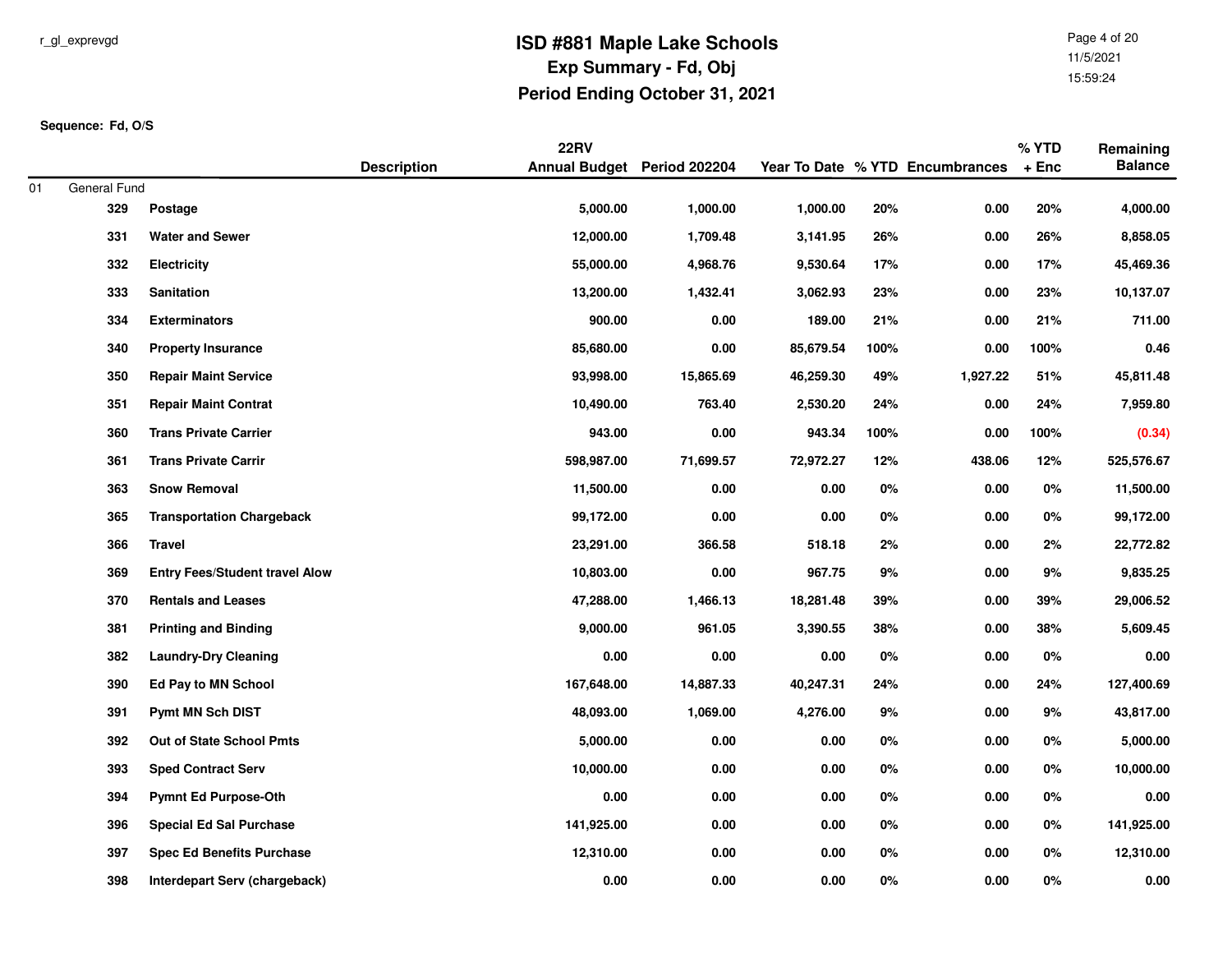Page 5 of 2011/5/202115:59:24

|    |                     |                                       |                    | <b>22RV</b>                 |          |           |       |                                 | % YTD  | Remaining      |
|----|---------------------|---------------------------------------|--------------------|-----------------------------|----------|-----------|-------|---------------------------------|--------|----------------|
|    |                     |                                       | <b>Description</b> | Annual Budget Period 202204 |          |           |       | Year To Date % YTD Encumbrances | $+Enc$ | <b>Balance</b> |
| 01 | General Fund<br>399 | <b>Contracted Services</b>            |                    | 20,750.00                   | $0.00\,$ | $0.00\,$  | $0\%$ | 0.00                            | $0\%$  | 20,750.00      |
|    | 401                 | <b>General Supplies</b>               |                    | 56,953.00                   | 134.25   | 4,299.65  | 8%    | 2,258.47                        | 12%    | 50,394.88      |
|    | 402                 | <b>Office Supplies</b>                |                    | 5,250.00                    | 1,211.29 | 1,753.21  | 33%   | 0.00                            | 33%    | 3,496.79       |
|    | 403                 | <b>Nursing Supplies</b>               |                    | 1,000.00                    | 270.67   | 1,033.96  | 103%  | 0.00                            | 103%   | (33.96)        |
|    | 405                 | <b>Non Insutructional Computer So</b> |                    | 8,232.00                    | 49.00    | 6,001.04  | 73%   | 0.00                            | 73%    | 2,230.96       |
|    | 406                 | <b>Instruc Sftwre Lic</b>             |                    | 3,269.00                    | 0.00     | $0.00\,$  | 0%    | 0.00                            | 0%     | 3,269.00       |
|    | 407                 | <b>Youth Rec Supplies</b>             |                    | 0.00                        | 0.00     | 0.00      | 0%    | 0.00                            | 0%     | 0.00           |
|    | 408                 | Awards                                |                    | 3,600.00                    | 0.00     | $0.00\,$  | $0\%$ | 0.00                            | $0\%$  | 3,600.00       |
|    | 409                 | <b>Non-Curr.supplies</b>              |                    | 2,125.00                    | $0.00\,$ | 355.00    | 17%   | 102.30                          | 22%    | 1,667.70       |
|    | 410                 | <b>Custodial Supplies</b>             |                    | 35,500.00                   | 1,687.66 | 11,672.22 | 33%   | 0.00                            | 33%    | 23,827.78      |
|    | 412                 | <b>Ground Maintenance</b>             |                    | 9,000.00                    | 4,164.99 | 8,115.47  | 90%   | 0.00                            | 90%    | 884.53         |
|    | 415                 | <b>Athletic Supplies</b>              |                    | 10,765.00                   | 389.99   | 2,785.50  | 26%   | 2,208.70                        | 46%    | 5,770.80       |
|    | 419                 | <b>Spec Ed Fundraising</b>            |                    | 0.00                        | 0.00     | $0.00\,$  | $0\%$ | 0.00                            | $0\%$  | $0.00\,$       |
|    | 420                 | <b>Repair Supplies</b>                |                    | 21,750.00                   | 2,034.71 | 2,949.78  | 14%   | 239.05                          | 15%    | 18,561.17      |
|    | 428                 | Resale/Fundraising                    |                    | 0.00                        | 0.00     | 0.00      | 0%    | 0.00                            | 0%     | $0.00\,$       |
|    | 429                 | <b>Class Projects</b>                 |                    | 0.00                        | 0.00     | 0.00      | $0\%$ | 0.00                            | 0%     | 0.00           |
|    | 430                 | <b>Instruction Supplies</b>           |                    | 59,118.00                   | 6,385.62 | 20,974.62 | 35%   | 6,337.43                        | 46%    | 31,805.95      |
|    | 431                 | <b>Consumables</b>                    |                    | 4,000.00                    | 458.04   | 3,259.21  | 81%   | 0.00                            | 81%    | 740.79         |
|    | 432                 | <b>Library Supplies</b>               |                    | 600.00                      | 57.13    | 286.05    | 48%   | 0.00                            | 48%    | 313.95         |
|    | 433                 | <b>Individual Supplies</b>            |                    | 10,973.00                   | 758.22   | 2,290.62  | 21%   | 1,565.23                        | 35%    | 7,117.15       |
|    | 434                 | <b>Welding Supplies</b>               |                    | 0.00                        | 0.00     | 0.00      | $0\%$ | 0.00                            | 0%     | 0.00           |
|    | 435                 | <b>Drive Ed Gas</b>                   |                    | 0.00                        | 33.31    | 258.84    | 0%    | 0.00                            | 0%     | (258.84)       |
|    | 436                 | <b>Toner/Ribbon Supply</b>            |                    | 1,000.00                    | 0.00     | $0.00\,$  | 0%    | 0.00                            | 0%     | 1,000.00       |
|    | 437                 | Software                              |                    | 1,300.00                    | 0.00     | 799.00    | 61%   | 0.00                            | 61%    | 501.00         |
|    | 438                 | <b>Internet Access</b>                |                    | 0.00                        | 0.00     | 0.00      | $0\%$ | 0.00                            | 0%     | $0.00\,$       |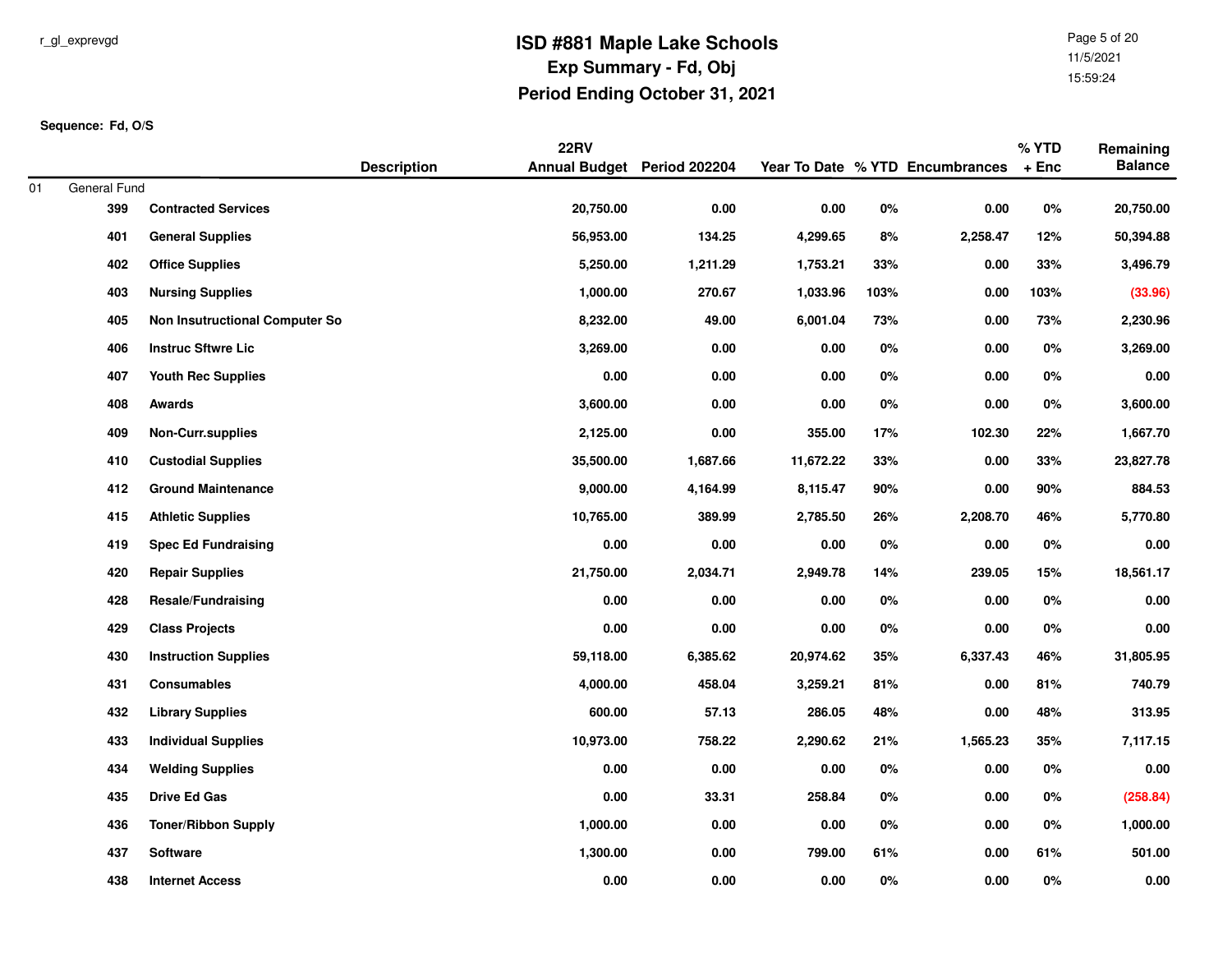Page 6 of 2011/5/202115:59:24

|    |              |                                       |                    | <b>22RV</b>                 |           |            |       |                                 | $%$ YTD | Remaining      |
|----|--------------|---------------------------------------|--------------------|-----------------------------|-----------|------------|-------|---------------------------------|---------|----------------|
|    |              |                                       | <b>Description</b> | Annual Budget Period 202204 |           |            |       | Year To Date % YTD Encumbrances | $+$ Enc | <b>Balance</b> |
| 01 | General Fund |                                       |                    |                             |           |            |       |                                 |         |                |
|    | 441          | <b>Natural Gas</b>                    |                    | 65,000.00                   | 1,584.89  | 2,536.82   | 4%    | 0.00                            | $4\%$   | 62,463.18      |
|    | 442          | <b>Gas and Oil</b>                    |                    | 1,000.00                    | 244.44    | 586.31     | 59%   | 0.00                            | 59%     | 413.69         |
|    | 444          | <b>Fuel Oil</b>                       |                    | 0.00                        | 0.00      | 0.00       | 0%    | 0.00                            | 0%      | 0.00           |
|    | 451          | <b>Fundraising-Drycleaning</b>        |                    | 1,000.00                    | 0.00      | 0.00       | 0%    | 0.00                            | 0%      | 1,000.00       |
|    | 452          | <b>Life Studies-projects</b>          |                    | 1,000.00                    | 206.47    | 206.47     | 21%   | 0.00                            | 21%     | 793.53         |
|    | 453          | <b>Life Studies-Snack Shoppe</b>      |                    | 1,000.00                    | 0.00      | $0.00\,$   | 0%    | 1,250.00                        | 125%    | (250.00)       |
|    | 454          | Life Studies-Fabrics & Fibers         |                    | 500.00                      | 13.25     | 13.25      | 3%    | 500.00                          | 103%    | (13.25)        |
|    | 455          | non-instructional Technology S        |                    | 1,000.00                    | 166.14    | 561.84     | 56%   | 260.45                          | 82%     | 177.71         |
|    | 456          | <b>Instructional Technology Suppl</b> |                    | 400.00                      | 0.00      | (30.00)    | (8%)  | $0.00\,$                        | (8%)    | 430.00         |
|    | 460          | <b>Textbooks</b>                      |                    | 16,454.00                   | 0.00      | 8,454.26   | 51%   | 0.00                            | 51%     | 7,999.74       |
|    | 461          | <b>Standardized Test</b>              |                    | 11,200.00                   | (580.00)  | 7,060.00   | 63%   | 0.00                            | 63%     | 4,140.00       |
|    | 465          | non instructional technology          |                    | 13,851.00                   | 53.96     | 53.96      | $0\%$ | 47.96                           | 1%      | 13,749.08      |
|    | 466          | <b>Instructional Technology Devic</b> |                    | 4,000.00                    | 599.98    | 864.44     | 22%   | 1,463.93                        | 58%     | 1,671.63       |
|    | 470          | <b>Library Books</b>                  |                    | 6,000.00                    | 32.98     | 32.98      | $1\%$ | 1,092.01                        | 19%     | 4,875.01       |
|    | 471          | <b>Lib Reference Books</b>            |                    | 1,139.00                    | 0.00      | 0.00       | 0%    | 0.00                            | 0%      | 1,139.00       |
|    | 481          | <b>Audio Visual Supply</b>            |                    | 375.00                      | 24.94     | 126.33     | 34%   | 0.00                            | 34%     | 248.67         |
|    | 482          | <b>Film Service</b>                   |                    | 375.00                      | 0.00      | 0.00       | 0%    | 0.00                            | 0%      | 375.00         |
|    | 488          | <b>Site Licenses</b>                  |                    | $0.00\,$                    | 0.00      | 0.00       | 0%    | 0.00                            | 0%      | $0.00\,$       |
|    | 489          | Periodical/Newspaper                  |                    | 550.00                      | 220.01    | 358.56     | 65%   | 0.00                            | 65%     | 191.44         |
|    | 506          | <b>Instructional Software capital</b> |                    | 17,100.00                   | 1,839.00  | 1,839.00   | 11%   | 0.00                            | 11%     | 15,261.00      |
|    | 511          | <b>Site-Ground Improve</b>            |                    | 92,863.00                   | 1,000.00  | 2,750.00   | 3%    | 0.00                            | 3%      | 90,113.00      |
|    | 522          | <b>Bldg Improve/Remodel</b>           |                    | 10,500.00                   | 0.00      | 3,766.17   | 36%   | 0.00                            | 36%     | 6,733.83       |
|    | 530          | Equipment                             |                    | 325,376.00                  | 42,208.01 | 156,174.84 | 48%   | 5,671.35                        | 50%     | 163,529.81     |
|    | 533          | <b>Special Ed Equipment</b>           |                    | 0.00                        | 0.00      | 0.00       | $0\%$ | 0.00                            | 0%      | $0.00\,$       |
|    | 535          | <b>Capital leases</b>                 |                    | 0.00                        | 0.00      | 0.00       | $0\%$ | 0.00                            | 0%      | $0.00\,$       |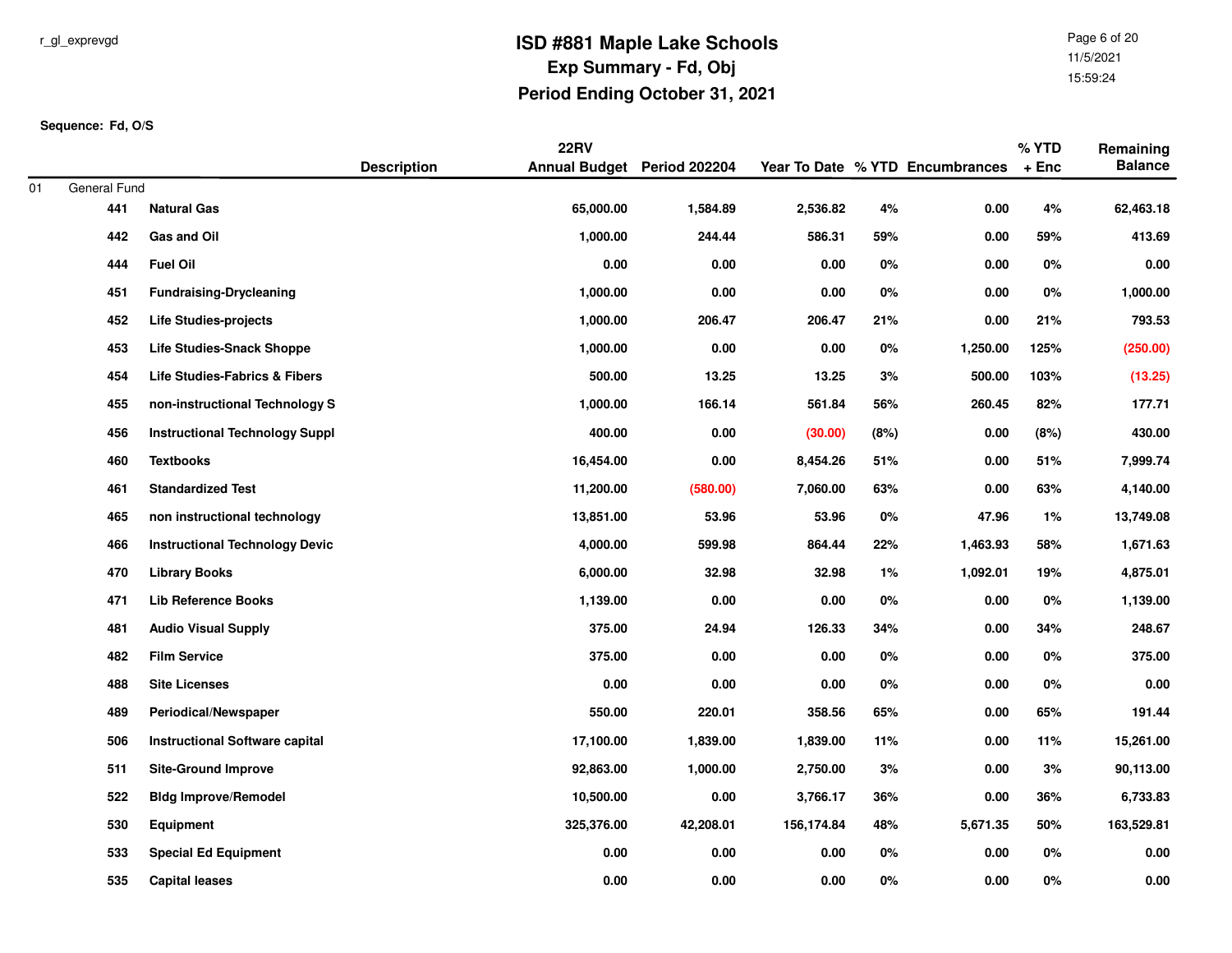Page 7 of 2011/5/202115:59:24

|    |                     |                                       |                    | <b>22RV</b>                 |            |              |       |                                 | % YTD   | Remaining      |
|----|---------------------|---------------------------------------|--------------------|-----------------------------|------------|--------------|-------|---------------------------------|---------|----------------|
|    |                     |                                       | <b>Description</b> | Annual Budget Period 202204 |            |              |       | Year To Date % YTD Encumbrances | $+$ Enc | <b>Balance</b> |
| 01 | General Fund        |                                       |                    |                             |            |              |       |                                 |         |                |
|    | 550                 | <b>Other Vechicle Purchase</b>        |                    | 0.00                        | 0.00       | 0.00         | 0%    | 0.00                            | 0%      | 0.00           |
|    | 553                 | <b>Interactive Equipmnt</b>           |                    | 0.00                        | 0.00       | 0.00         | 0%    | 0.00                            | 0%      | 0.00           |
|    | 555                 | <b>Tech Equip-Non Instructional</b>   |                    | 500.00                      | 0.00       | 0.00         | 0%    | 0.00                            | $0\%$   | 500.00         |
|    | 556                 | <b>Tech Equip -Instructional Tech</b> |                    | $0.00\,$                    | 0.00       | $0.00\,$     | $0\%$ | 13,612.07                       | $0\%$   | (13,612.07)    |
|    | 580                 | <b>Princ-Lease/Instalmt</b>           |                    | 124,965.00                  | 6,659.95   | 26,630.90    | 21%   | 0.00                            | 21%     | 98,334.10      |
|    | 581                 | Interest-Lease/Instl                  |                    | 11,052.00                   | 51.34      | 214.26       | 2%    | 0.00                            | 2%      | 10,837.74      |
|    | 589                 | Lease transactions/Installment        |                    | 0.00                        | 0.00       | 0.00         | $0\%$ | 0.00                            | 0%      | 0.00           |
|    | 740                 | <b>Loan Interest</b>                  |                    | 0.00                        | 0.00       | 0.00         | 0%    | 0.00                            | 0%      | 0.00           |
|    | 790                 | <b>Other Debt Serv Exp</b>            |                    | 0.00                        | 0.00       | 0.00         | $0\%$ | 0.00                            | $0\%$   | 0.00           |
|    | 820                 | <b>Dues/Membership</b>                |                    | 26,690.00                   | 130.00     | 19,773.10    | 74%   | 0.00                            | 74%     | 6,916.90       |
|    | 822                 | <b>Regional Member Fee</b>            |                    | 0.00                        | 0.00       | 0.00         | $0\%$ | 0.00                            | $0\%$   | 0.00           |
|    | 830                 | <b>Meetings/Conference</b>            |                    | 18,222.00                   | 2,826.15   | 5,231.15     | 29%   | 681.15                          | 32%     | 12,309.70      |
|    | 840                 | <b>Entry Fees/Contests</b>            |                    | 13,193.00                   | (1,046.00) | 1,340.00     | 10%   | 0.00                            | 10%     | 11,853.00      |
|    | 860                 | <b>Realestate Taxes</b>               |                    | $0.00\,$                    | 0.00       | $0.00\,$     | $0\%$ | 0.00                            | 0%      | 0.00           |
|    | 895                 | Nonpublic/Fed Indirect Cost           |                    | 0.00                        | 0.00       | 0.00         | $0\%$ | 0.00                            | 0%      | 0.00           |
|    | 898                 | <b>Miscellaneous Trips</b>            |                    | 0.00                        | 0.00       | 0.00         | $0\%$ | 0.00                            | $0\%$   | 0.00           |
|    | 899                 | <b>Miscellaneous Expens</b>           |                    | 0.00                        | 0.00       | 0.00         | 0%    | 0.00                            | 0%      | 0.00           |
|    | 910                 | <b>Permanent Trans. to</b>            |                    | 0.00                        | 0.00       | 0.00         | 0%    | 0.00                            | 0%      | 0.00           |
|    | 999                 | <b>Suspense</b>                       |                    | $0.00\,$                    | 0.00       | 1,780.30     | $0\%$ | 3,928.29                        | $0\%$   | (5,708.59)     |
| 01 | <b>General Fund</b> |                                       |                    | 10,833,492.00               | 853,250.36 | 2,225,515.03 | 21%   | 43,775.39                       | 21%     | 8,564,201.58   |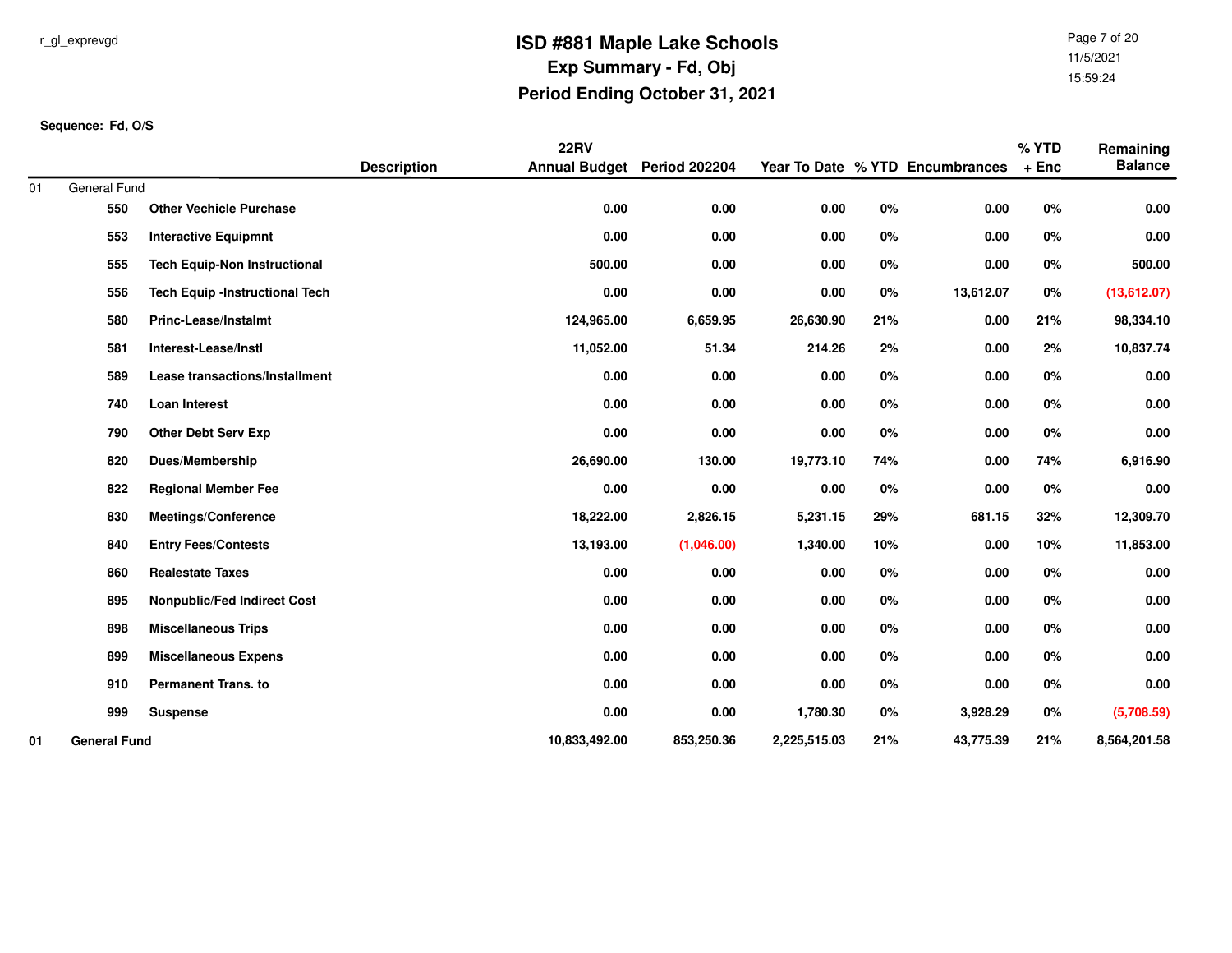Page 8 of 2011/5/202115:59:24

|    |                   |                                       |                    | <b>22RV</b>                 |           |           |       |                                 | % YTD   | Remaining      |
|----|-------------------|---------------------------------------|--------------------|-----------------------------|-----------|-----------|-------|---------------------------------|---------|----------------|
|    |                   |                                       | <b>Description</b> | Annual Budget Period 202204 |           |           |       | Year To Date % YTD Encumbrances | $+$ Enc | <b>Balance</b> |
| 02 | Food Service Fund |                                       |                    |                             |           |           |       |                                 |         |                |
|    | 121               | <b>Lunchroom Manager</b>              |                    | 0.00                        | $0.00\,$  | 0.00      | $0\%$ | 0.00                            | $0\%$   | 0.00           |
|    | 132               | Supervisor                            |                    | 0.00                        | $0.00\,$  | 0.00      | 0%    | 0.00                            | 0%      | $0.00\,$       |
|    | 170               | <b>Secretarial Salary</b>             |                    | 13,028.00                   | 935.94    | 3,503.03  | 27%   | 0.00                            | 27%     | 9,524.97       |
|    | 171               | <b>Cook Salary</b>                    |                    | 69,209.00                   | 6,379.95  | 13,993.25 | 20%   | 0.00                            | 20%     | 55,215.75      |
|    | 172               | <b>Custodian Salary</b>               |                    | 5,511.00                    | 438.96    | 1,536.36  | 28%   | 0.00                            | 28%     | 3,974.64       |
|    | 210               | <b>FICA</b>                           |                    | 6,598.00                    | 551.10    | 1,355.80  | 21%   | 0.00                            | 21%     | 5,242.20       |
|    | 214               | <b>PERA</b>                           |                    | 6,581.00                    | 581.61    | 1,427.44  | 22%   | 0.00                            | 22%     | 5,153.56       |
|    | 220               | <b>Group Hosp Ins</b>                 |                    | 10,049.00                   | 744.92    | 1,998.70  | 20%   | 0.00                            | 20%     | 8,050.30       |
|    | 230               | Group Life Ins                        |                    | 248.00                      | 20.28     | 45.06     | 18%   | 0.00                            | 18%     | 202.94         |
|    | 240               | <b>Long Term Disabilty</b>            |                    | 131.00                      | 10.04     | 23.50     | 18%   | 0.00                            | 18%     | 107.50         |
|    | 250               | <b>Sheltered Annuities</b>            |                    | $0.00\,$                    | $0.00\,$  | $0.00\,$  | $0\%$ | 0.00                            | $0\%$   | $0.00\,$       |
|    | 270               | <b>Workmen Compensation</b>           |                    | 3,308.00                    | 260.71    | 527.98    | 16%   | 0.00                            | 16%     | 2,780.02       |
|    | 291               | <b>Retired Health Insurance</b>       |                    | 0.00                        | $0.00\,$  | $0.00\,$  | $0\%$ | 0.00                            | 0%      | 0.00           |
|    | 299               | Other employee benefits-unifor        |                    | 875.00                      | $0.00\,$  | 175.00    | 20%   | 0.00                            | 20%     | 700.00         |
|    | 305               | <b>Fees For Services</b>              |                    | 376,000.00                  | 38,539.55 | 58,246.45 | 15%   | 0.00                            | 15%     | 317,753.55     |
|    | 317               | <b>Non-Cert Substitute</b>            |                    | 2,000.00                    | 0.00      | 0.00      | $0\%$ | 0.00                            | 0%      | 2,000.00       |
|    | 318               | <b>Student Help</b>                   |                    | 0.00                        | 0.00      | 0.00      | 0%    | 0.00                            | 0%      | 0.00           |
|    | 319               | <b>Computer and Technology Servic</b> |                    | 1,957.00                    | $0.00\,$  | 0.00      | 0%    | 0.00                            | 0%      | 1,957.00       |
|    | 320               | <b>Communication Serv</b>             |                    | 950.00                      | 0.00      | 0.00      | 0%    | 0.00                            | 0%      | 950.00         |
|    | 329               | Postage                               |                    | 50.00                       | 0.00      | 0.00      | 0%    | 0.00                            | 0%      | 50.00          |
|    | 331               | <b>Water and Sewer</b>                |                    | 2,000.00                    | 0.00      | 0.00      | 0%    | 0.00                            | $0\%$   | 2,000.00       |
|    | 332               | <b>Electricity</b>                    |                    | 1,000.00                    | $0.00\,$  | 0.00      | $0\%$ | 0.00                            | $0\%$   | 1,000.00       |
|    | 333               | Sanitation                            |                    | 1,200.00                    | 225.67    | 485.67    | 40%   | 0.00                            | 40%     | 714.33         |
|    | 350               | <b>Repair Maint Service</b>           |                    | 2,000.00                    | 1,237.99  | 1,237.99  | 62%   | 0.00                            | 62%     | 762.01         |
|    | 366               | <b>Travel</b>                         |                    | 0.00                        | 0.00      | 0.00      | 0%    | 0.00                            | 0%      | 0.00           |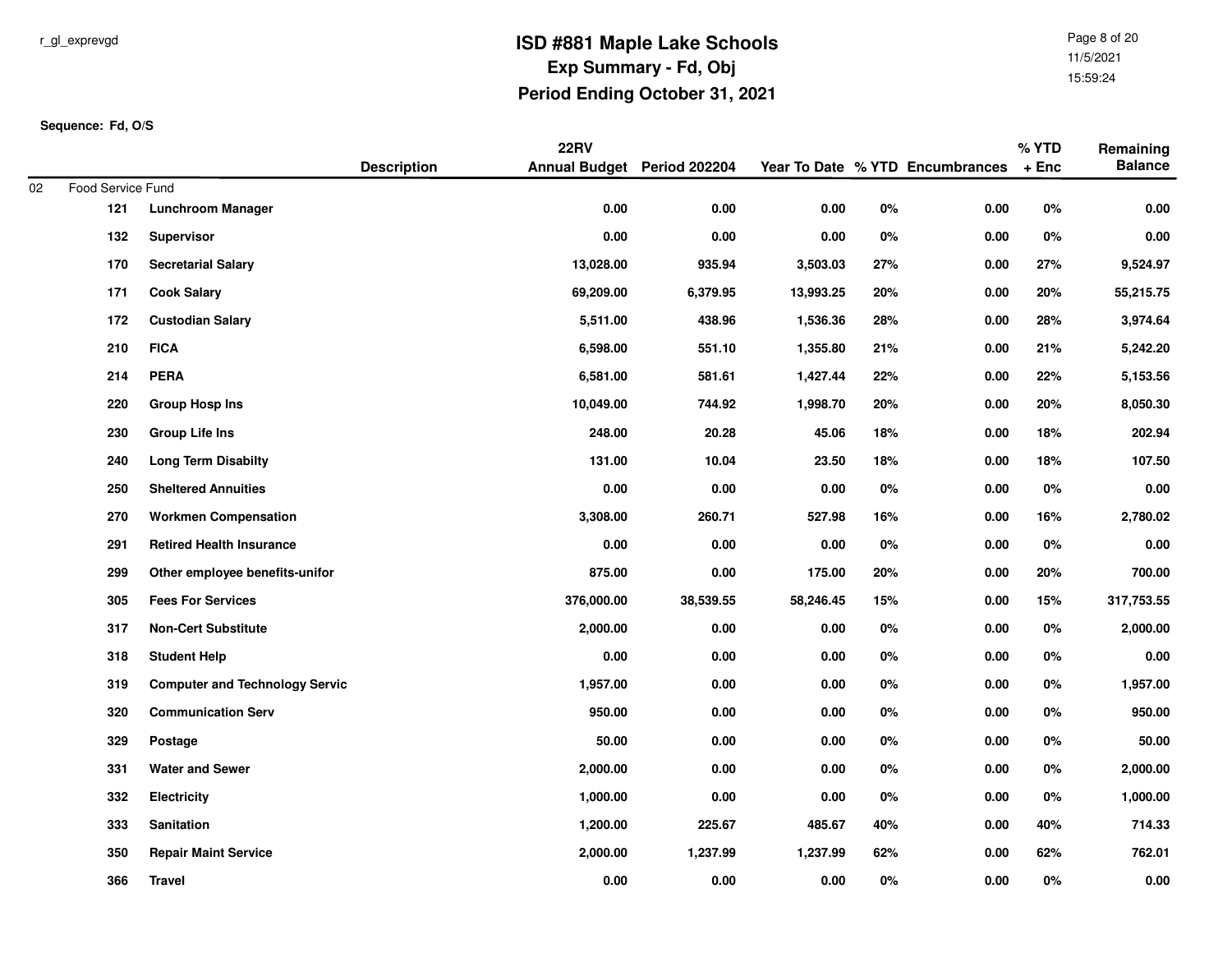Page 9 of 2011/5/202115:59:24

|    |                          |                                       |                    | <b>22RV</b>          |                      |           |      |                                 | % YTD  | Remaining      |
|----|--------------------------|---------------------------------------|--------------------|----------------------|----------------------|-----------|------|---------------------------------|--------|----------------|
|    |                          |                                       | <b>Description</b> | <b>Annual Budget</b> | <b>Period 202204</b> |           |      | Year To Date % YTD Encumbrances | $+Enc$ | <b>Balance</b> |
| 02 | Food Service Fund        |                                       |                    |                      |                      |           |      |                                 |        |                |
|    | 381                      | <b>Printing and Binding</b>           |                    | 0.00                 | 0.00                 | 0.00      | 0%   | 0.00                            | 0%     | 0.00           |
|    | 382                      | <b>Laundry-Dry Cleaning</b>           |                    | 0.00                 | 0.00                 | 0.00      | 0%   | 0.00                            | 0%     | 0.00           |
|    | 398                      | Interdepart Serv (chargeback)         |                    | 0.00                 | 0.00                 | 0.00      | 0%   | 0.00                            | 0%     | 0.00           |
|    | 401                      | <b>General Supplies</b>               |                    | 500.00               | 0.00                 | 44.64     | 9%   | 310.04                          | 71%    | 145.32         |
|    | 405                      | <b>Non Insutructional Computer So</b> |                    | 200.00               | 0.00                 | 1,443.64  | 722% | 0.00                            | 722%   | (1, 243.64)    |
|    | 490                      | Food                                  |                    | 0.00                 | (239.50)             | 0.00      | 0%   | 0.00                            | 0%     | 0.00           |
|    | 491                      | <b>Commodities</b>                    |                    | 0.00                 | 0.00                 | 0.00      | 0%   | 0.00                            | 0%     | 0.00           |
|    | 495                      | <b>Milk</b>                           |                    | 0.00                 | 0.00                 | 0.00      | 0%   | 0.00                            | 0%     | 0.00           |
|    | 530                      | Equipment                             |                    | 0.00                 | 3,566.25             | 3,566.25  | 0%   | 0.00                            | 0%     | (3,566.25)     |
|    | 555                      | <b>Tech Equip-Non Instructional</b>   |                    | 0.00                 | 0.00                 | 0.00      | 0%   | 0.00                            | 0%     | 0.00           |
|    | 820                      | Dues/Membership                       |                    | 380.00               | 0.00                 | 0.00      | 0%   | 0.00                            | 0%     | 380.00         |
|    | 830                      | <b>Meetings/Conference</b>            |                    | 285.00               | 0.00                 | 285.00    | 100% | 0.00                            | 100%   | 0.00           |
| 02 | <b>Food Service Fund</b> |                                       |                    | 504,060.00           | 53,253.47            | 89,895.76 | 18%  | 310.04                          | 18%    | 413,854.20     |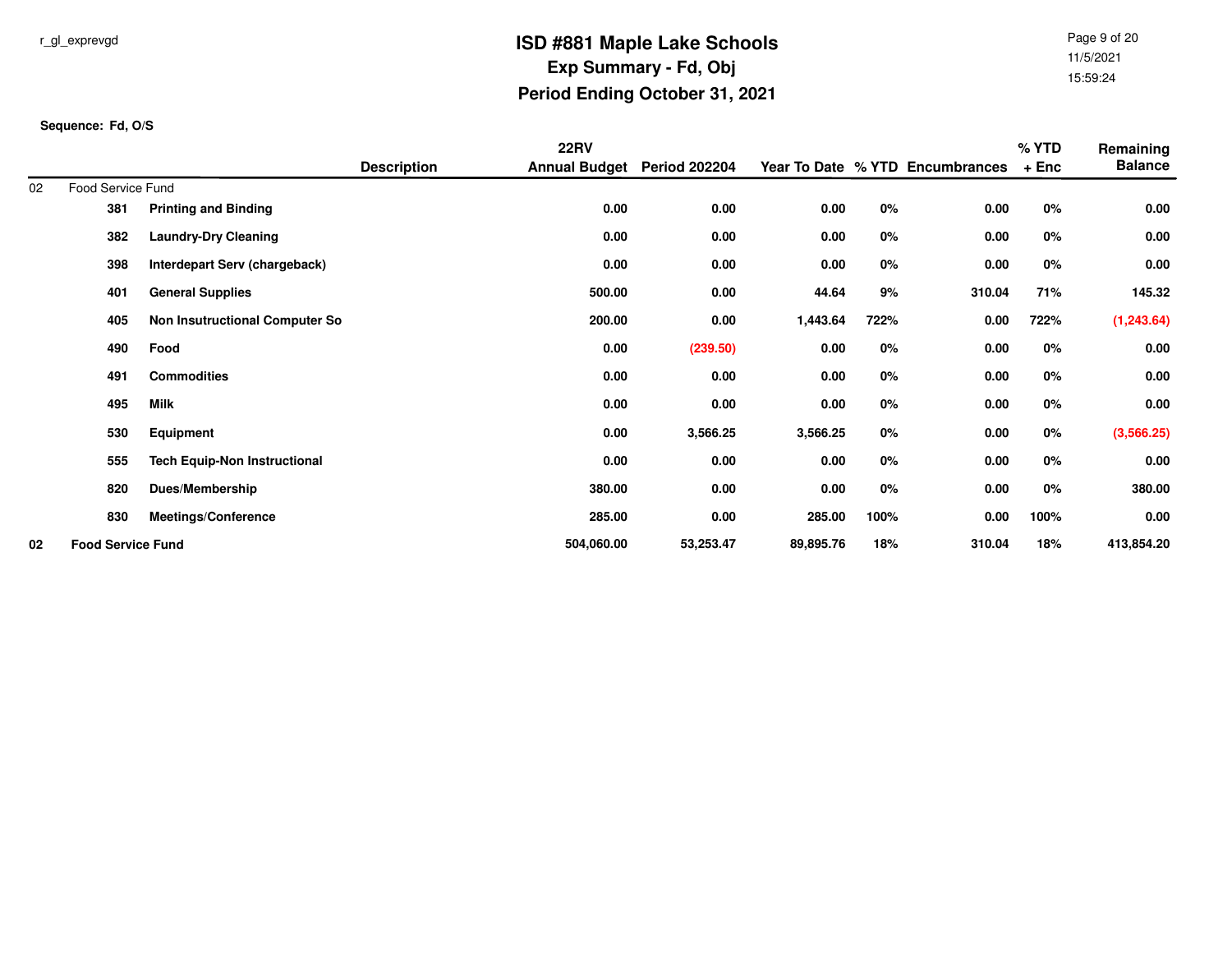Page 10 of 2011/5/202115:59:24

|    |                      |                                    |                    | <b>22RV</b>                 |             |           |       |                                 | % YTD   | Remaining      |
|----|----------------------|------------------------------------|--------------------|-----------------------------|-------------|-----------|-------|---------------------------------|---------|----------------|
|    |                      |                                    | <b>Description</b> | Annual Budget Period 202204 |             |           |       | Year To Date % YTD Encumbrances | $+$ Enc | <b>Balance</b> |
| 04 | Community Serv. Fund |                                    |                    | 6,955.00                    | 0.00        | 0.00      |       | $0.00\,$                        | $0\%$   |                |
|    | 117                  | <b>Counselor Salary</b>            |                    |                             |             |           | $0\%$ |                                 |         | 6,955.00       |
|    | 130                  | <b>Director Salary</b>             |                    | 82,096.00                   | 6,548.22    | 26,192.88 | 32%   | 0.00                            | 32%     | 55,903.12      |
|    | 131                  | <b>Ecfe Coor/Instructor</b>        |                    | 0.00                        | (1, 217.22) | 0.00      | 0%    | 0.00                            | 0%      | $0.00\,$       |
|    | 133                  | Coordinator                        |                    | 40,988.00                   | 3,285.12    | 11,497.92 | 28%   | 0.00                            | 28%     | 29,490.08      |
|    | 139                  | <b>Comm Ed Salary</b>              |                    | 0.00                        | 0.00        | 0.00      | $0\%$ | 0.00                            | 0%      | 0.00           |
|    | 140                  | <b>Instructional Salary</b>        |                    | 49,938.00                   | 5,326.72    | 8,166.92  | 16%   | 0.00                            | 16%     | 41,771.08      |
|    | 141                  | <b>Non-Lic Instructor</b>          |                    | 17,609.00                   | 2,175.51    | 2,952.13  | 17%   | 0.00                            | 17%     | 14,656.87      |
|    | 142                  | <b>Sub/School Request</b>          |                    | 1,000.00                    | 0.00        | 0.00      | 0%    | 0.00                            | 0%      | 1,000.00       |
|    | 145                  | <b>Substitute Teacher</b>          |                    | 1,000.00                    | 0.00        | 0.00      | 0%    | 0.00                            | $0\%$   | 1,000.00       |
|    | 147                  | <b>Aides Salary</b>                |                    | 101,801.00                  | 5,957.84    | 18,131.15 | 18%   | 0.00                            | 18%     | 83,669.85      |
|    | 148                  | <b>Non Licensed Classroom Subs</b> |                    | 0.00                        | $0.00\,$    | 0.00      | 0%    | 0.00                            | $0\%$   | $0.00\,$       |
|    | 154                  | <b>School Nurse</b>                |                    | 7,230.00                    | 596.40      | 1,186.64  | 16%   | 0.00                            | 16%     | 6,043.36       |
|    | 155                  | licensed nursing services          |                    | 0.00                        | 0.00        | 0.00      | 0%    | $0.00\,$                        | $0\%$   | $0.00\,$       |
|    | 170                  | <b>Secretarial Salary</b>          |                    | 0.00                        | 0.00        | 0.00      | $0\%$ | 0.00                            | $0\%$   | $0.00\,$       |
|    | 172                  | <b>Custodian Salary</b>            |                    | 14,901.00                   | 1,196.08    | 4,185.69  | 28%   | 0.00                            | 28%     | 10,715.31      |
|    | 185                  | <b>Other Salary</b>                |                    | 23,302.00                   | 3,954.56    | 8,185.24  | 35%   | $0.00\,$                        | 35%     | 15,116.76      |
|    | 186                  | non licensed esy services          |                    | 1,321.00                    | 0.00        | 1,320.58  | 100%  | 0.00                            | 100%    | 0.42           |
|    | 210                  | <b>FICA</b>                        |                    | 27,883.00                   | 2,069.50    | 6,431.41  | 23%   | 0.00                            | 23%     | 21,451.59      |
|    | 214                  | <b>PERA</b>                        |                    | 11,894.00                   | 904.99      | 2,559.68  | 22%   | 0.00                            | 22%     | 9,334.32       |
|    | 218                  | <b>TRA</b>                         |                    | 14,940.00                   | 1,173.80    | 3,320.84  | 22%   | 0.00                            | 22%     | 11,619.16      |
|    | 220                  | <b>Group Hosp Ins</b>              |                    | 36,386.00                   | 1,996.48    | 6,260.11  | 17%   | 0.00                            | 17%     | 30,125.89      |
|    | 230                  | <b>Group Life Ins</b>              |                    | 718.00                      | 45.06       | 139.91    | 19%   | 0.00                            | 19%     | 578.09         |
|    | 240                  | <b>Long Term Disabilty</b>         |                    | 495.00                      | 36.09       | 113.02    | 23%   | 0.00                            | 23%     | 381.98         |
|    | 250                  | <b>Sheltered Annuities</b>         |                    | 3,053.00                    | 246.19      | 818.61    | 27%   | 0.00                            | 27%     | 2,234.39       |
|    | 251                  | <b>HCSP</b>                        |                    | 4,592.00                    | 212.62      | 1,422.26  | 31%   | 0.00                            | 31%     | 3,169.74       |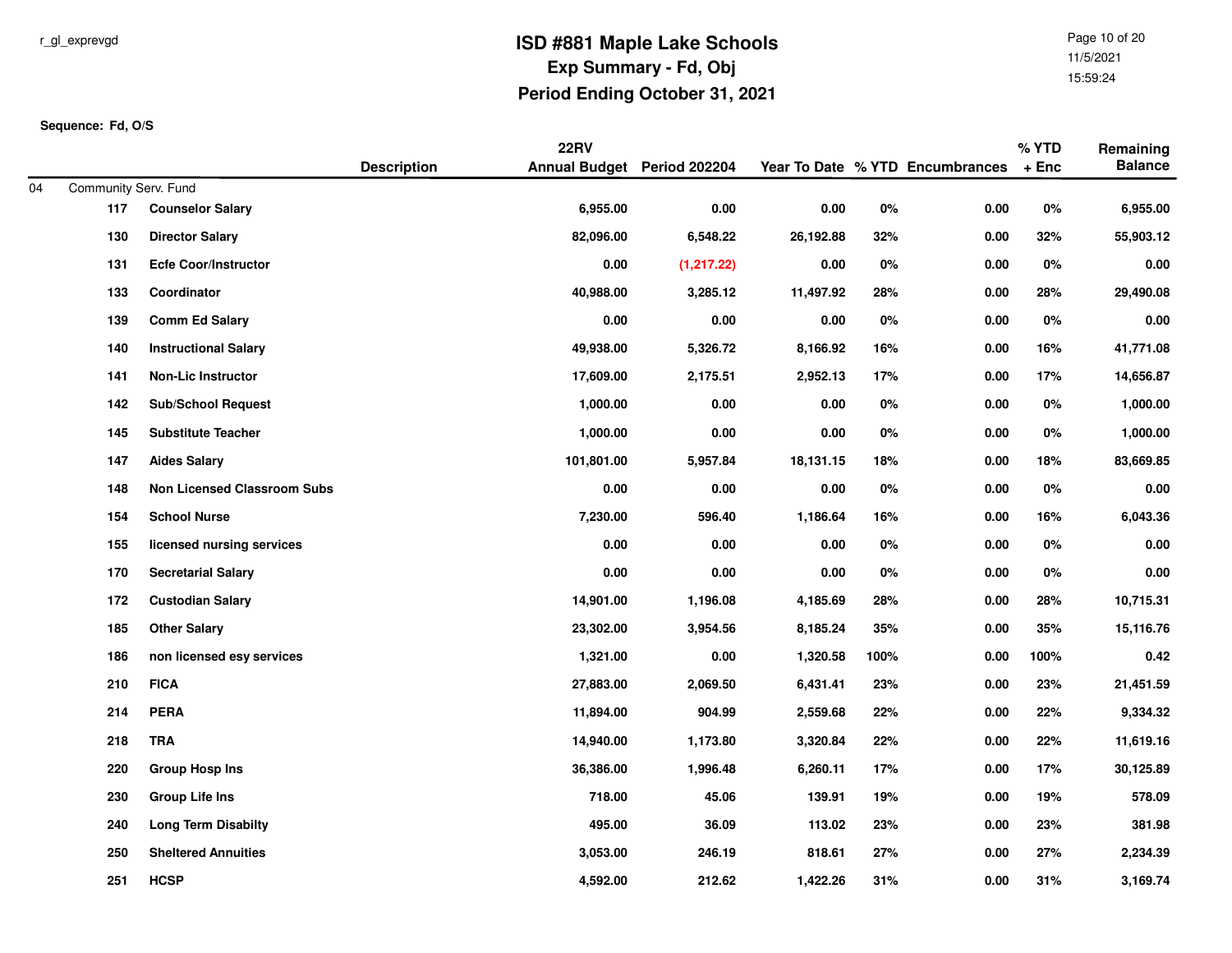Page 11 of 2011/5/202115:59:24

|     |                                       |                                                                                                                                               | <b>22RV</b> |                                                         |                                                                             |                                                |                                | % YTD                                                           | Remaining                                 |
|-----|---------------------------------------|-----------------------------------------------------------------------------------------------------------------------------------------------|-------------|---------------------------------------------------------|-----------------------------------------------------------------------------|------------------------------------------------|--------------------------------|-----------------------------------------------------------------|-------------------------------------------|
|     |                                       | <b>Description</b>                                                                                                                            |             |                                                         |                                                                             |                                                |                                |                                                                 | <b>Balance</b>                            |
|     |                                       |                                                                                                                                               |             |                                                         |                                                                             |                                                |                                |                                                                 | 1,354.35                                  |
|     |                                       |                                                                                                                                               |             |                                                         |                                                                             |                                                |                                |                                                                 |                                           |
|     |                                       |                                                                                                                                               |             |                                                         |                                                                             |                                                |                                |                                                                 | (332.52)                                  |
|     |                                       |                                                                                                                                               |             |                                                         |                                                                             |                                                |                                |                                                                 | 500.00                                    |
|     |                                       |                                                                                                                                               |             |                                                         |                                                                             |                                                |                                |                                                                 | 2,000.00                                  |
| 318 | <b>Student Help</b>                   |                                                                                                                                               |             |                                                         |                                                                             |                                                | 0.00                           |                                                                 | 17,050.12                                 |
| 320 | <b>Communication Serv</b>             |                                                                                                                                               | 665.00      | 52.14                                                   | 156.42                                                                      | 24%                                            | 0.00                           | 24%                                                             | 508.58                                    |
| 329 | Postage                               |                                                                                                                                               | 210.00      | 0.00                                                    | 0.00                                                                        | 0%                                             | 0.00                           | 0%                                                              | 210.00                                    |
| 331 | <b>Water and Sewer</b>                |                                                                                                                                               | 650.00      | 0.00                                                    | 0.00                                                                        | 0%                                             | 0.00                           | $0\%$                                                           | 650.00                                    |
| 332 | <b>Electricity</b>                    |                                                                                                                                               | 3,050.00    | 0.00                                                    | $0.00\,$                                                                    | $0\%$                                          | 0.00                           | $0\%$                                                           | 3,050.00                                  |
| 340 | <b>Property Insurance</b>             |                                                                                                                                               | 1,225.00    | 0.00                                                    | $0.00\,$                                                                    | $0\%$                                          | 0.00                           | $0\%$                                                           | 1,225.00                                  |
| 350 | <b>Repair Maint Service</b>           |                                                                                                                                               | 700.00      | 0.00                                                    | 0.00                                                                        | 0%                                             | 0.00                           | $0\%$                                                           | 700.00                                    |
| 361 | <b>Trans Private Carrir</b>           |                                                                                                                                               | 2,500.00    | 0.00                                                    | 1,973.88                                                                    | 79%                                            | 0.00                           | 79%                                                             | 526.12                                    |
| 366 | <b>Travel</b>                         |                                                                                                                                               | 100.00      | 0.00                                                    | $0.00\,$                                                                    | $0\%$                                          | 0.00                           | $0\%$                                                           | 100.00                                    |
| 369 | <b>Entry Fees/Student travel Alow</b> |                                                                                                                                               | 2,962.00    | 0.00                                                    | 2,585.40                                                                    | 87%                                            | 0.00                           | 87%                                                             | 376.60                                    |
| 370 | <b>Rentals and Leases</b>             |                                                                                                                                               | 250.00      | 0.00                                                    | 0.00                                                                        | 0%                                             | 0.00                           | 0%                                                              | 250.00                                    |
| 380 | Advertising                           |                                                                                                                                               | 0.00        | 0.00                                                    | 0.00                                                                        | 0%                                             | 0.00                           | 0%                                                              | 0.00                                      |
| 381 | <b>Printing and Binding</b>           |                                                                                                                                               | 1,100.00    | 0.00                                                    | 50.00                                                                       | 5%                                             | 450.00                         | 45%                                                             | 600.00                                    |
| 390 | Ed Pay to MN School                   |                                                                                                                                               | 0.00        | 0.00                                                    | 0.00                                                                        | 0%                                             | 0.00                           | $0\%$                                                           | $0.00\,$                                  |
| 391 | <b>Pymt MN Sch DIST</b>               |                                                                                                                                               | 0.00        | 0.00                                                    | 0.00                                                                        | 0%                                             | 0.00                           | 0%                                                              | $0.00\,$                                  |
| 398 | Interdepart Serv (chargeback)         |                                                                                                                                               | 514.00      | 0.00                                                    | 0.00                                                                        | 0%                                             | 0.00                           | 0%                                                              | 514.00                                    |
| 401 | <b>General Supplies</b>               |                                                                                                                                               | 2,500.00    | 616.22                                                  | 980.91                                                                      | 39%                                            | 0.00                           | 39%                                                             | 1,519.09                                  |
| 403 | <b>Nursing Supplies</b>               |                                                                                                                                               | 92.00       | 0.00                                                    | $0.00\,$                                                                    | $0\%$                                          | 0.00                           | $0\%$                                                           | 92.00                                     |
| 404 | <b>Comm Ed Supplies</b>               |                                                                                                                                               | 4,000.00    | 3,010.93                                                | 3,010.93                                                                    | 75%                                            | 0.00                           | 75%                                                             | 989.07                                    |
| 407 | <b>Youth Rec Supplies</b>             |                                                                                                                                               | 7,500.00    | 1,831.85                                                | 4,538.40                                                                    | 61%                                            | 1,844.00                       | 85%                                                             | 1,117.60                                  |
| 421 | <b>Fundraising</b>                    |                                                                                                                                               | 0.00        | 0.00                                                    | 0.00                                                                        | $0\%$                                          | 0.00                           | 0%                                                              | $0.00\,$                                  |
|     | 270<br>305<br>309<br>317              | Community Serv. Fund<br><b>Workmen Compensation</b><br><b>Fees For Services</b><br>Fed.Tuit.Bill Pay > \$25,000<br><b>Non-Cert Substitute</b> |             | 1,809.00<br>1,625.00<br>500.00<br>2,000.00<br>24,721.00 | Annual Budget Period 202204<br>136.15<br>457.82<br>0.00<br>0.00<br>1,408.68 | 454.65<br>1,957.52<br>0.00<br>0.00<br>7,670.88 | 25%<br>120%<br>0%<br>0%<br>31% | Year To Date % YTD Encumbrances<br>0.00<br>0.00<br>0.00<br>0.00 | $+$ Enc<br>25%<br>120%<br>0%<br>0%<br>31% |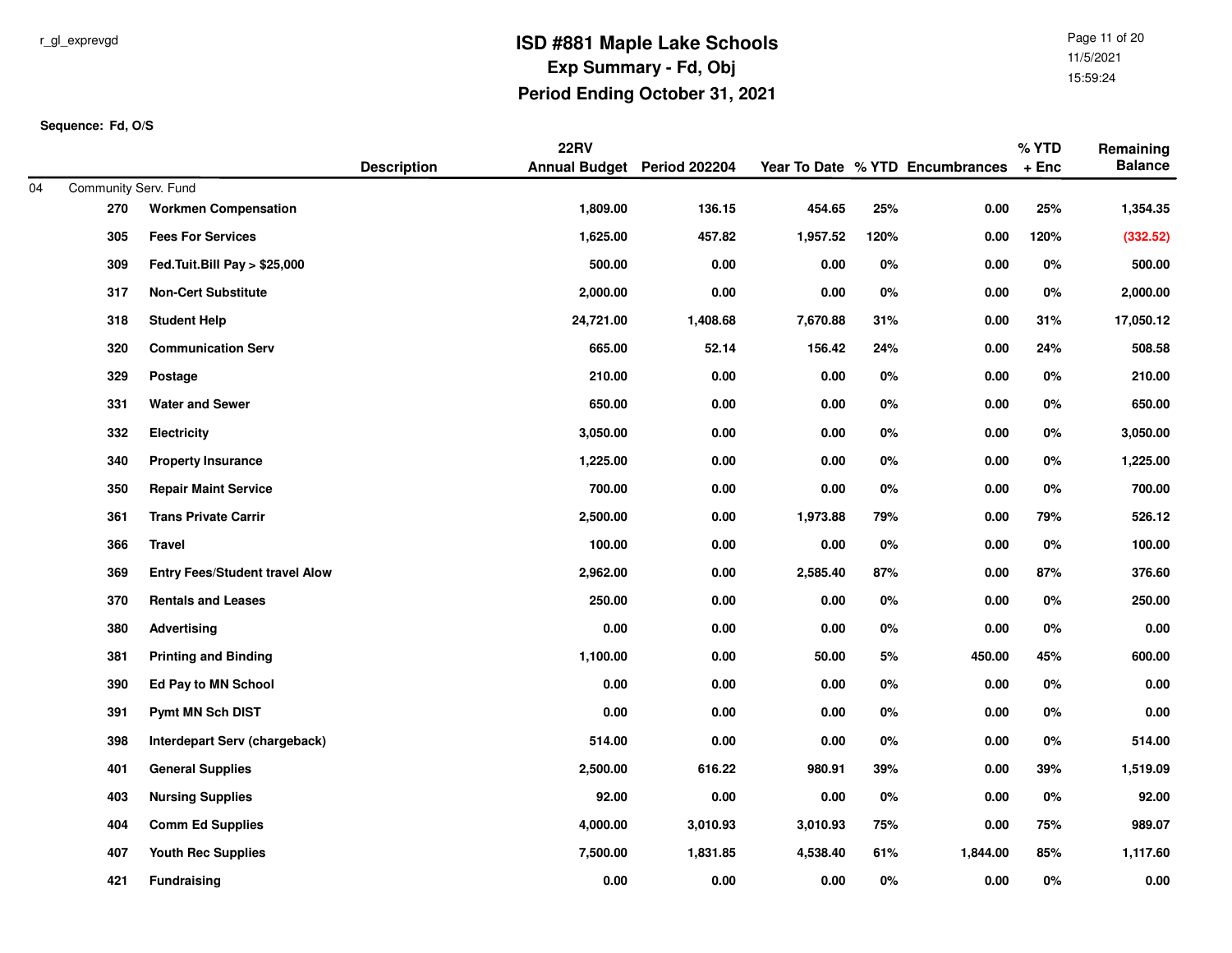Page 12 of 2011/5/202115:59:24

|    |                             |                                       |                    | <b>22RV</b>                 |           |            |       |                                 | % YTD   | Remaining      |
|----|-----------------------------|---------------------------------------|--------------------|-----------------------------|-----------|------------|-------|---------------------------------|---------|----------------|
|    |                             |                                       | <b>Description</b> | Annual Budget Period 202204 |           |            |       | Year To Date % YTD Encumbrances | $+$ Enc | <b>Balance</b> |
| 04 | Community Serv. Fund        |                                       |                    |                             |           |            |       |                                 |         |                |
|    | 427                         | <b>Toy Library</b>                    |                    | 0.00                        | 0.00      | 0.00       | 0%    | 0.00                            | 0%      | 0.00           |
|    | 430                         | <b>Instruction Supplies</b>           |                    | 8,893.00                    | 3,165.74  | 6,577.09   | 74%   | 0.00                            | 74%     | 2,315.91       |
|    | 431                         | <b>Consumables</b>                    |                    | 1,438.00                    | $0.00\,$  | 1,422.72   | 99%   | 14.95                           | 100%    | 0.33           |
|    | 437                         | Software                              |                    | 4,500.00                    | 0.00      | 4,021.66   | 89%   | 0.00                            | 89%     | 478.34         |
|    | 441                         | <b>Natural Gas</b>                    |                    | 700.00                      | 0.00      | 0.00       | $0\%$ | 0.00                            | $0\%$   | 700.00         |
|    | 460                         | <b>Textbooks</b>                      |                    | 11,078.00                   | 161.37    | 7,788.36   | 70%   | 879.70                          | 78%     | 2,409.94       |
|    | 466                         | <b>Instructional Technology Devic</b> |                    | 500.00                      | 0.00      | 0.00       | $0\%$ | 0.00                            | $0\%$   | 500.00         |
|    | 489                         | Periodical/Newspaper                  |                    | 50.00                       | 0.00      | 0.00       | $0\%$ | 0.00                            | $0\%$   | 50.00          |
|    | 490                         | Food                                  |                    | 2,100.00                    | 586.24    | 766.24     | 36%   | 0.00                            | 36%     | 1,333.76       |
|    | 520                         | <b>Bldg Construction</b>              |                    | 0.00                        | 0.00      | 0.00       | 0%    | 0.00                            | 0%      | 0.00           |
|    | 530                         | Equipment                             |                    | 0.00                        | 0.00      | 0.00       | 0%    | 1,570.16                        | $0\%$   | (1,570.16)     |
|    | 740                         | <b>Loan Interest</b>                  |                    | 0.00                        | 0.00      | 0.00       | 0%    | 0.00                            | $0\%$   | 0.00           |
|    | 820                         | Dues/Membership                       |                    | 75.00                       | 0.00      | 0.00       | $0\%$ | 0.00                            | $0\%$   | 75.00          |
|    | 830                         | <b>Meetings/Conference</b>            |                    | 150.00                      | $0.00\,$  | 0.00       | $0\%$ | 0.00                            | $0\%$   | 150.00         |
|    | 840                         | <b>Entry Fees/Contests</b>            |                    | 300.00                      | 0.00      | 0.00       | 0%    | 0.00                            | 0%      | 300.00         |
|    | 895                         | <b>Nonpublic/Fed Indirect Cost</b>    |                    | 0.00                        | 0.00      | 0.00       | 0%    | 0.00                            | $0\%$   | 0.00           |
|    | 898                         | <b>Miscellaneous Trips</b>            |                    | 0.00                        | 0.00      | 0.00       | 0%    | 0.00                            | 0%      | 0.00           |
|    | 899                         | <b>Miscellaneous Expens</b>           |                    | 0.00                        | 0.00      | 0.00       | $0\%$ | 0.00                            | 0%      | 0.00           |
|    | 911                         | Transfer due to COVID-19              |                    | 0.00                        | $0.00\,$  | 0.00       | $0\%$ | 0.00                            | $0\%$   | 0.00           |
| 04 | <b>Community Serv. Fund</b> |                                       |                    | 536,559.00                  | 45,935.10 | 146,840.05 | 27%   | 4,758.81                        | 28%     | 384,960.14     |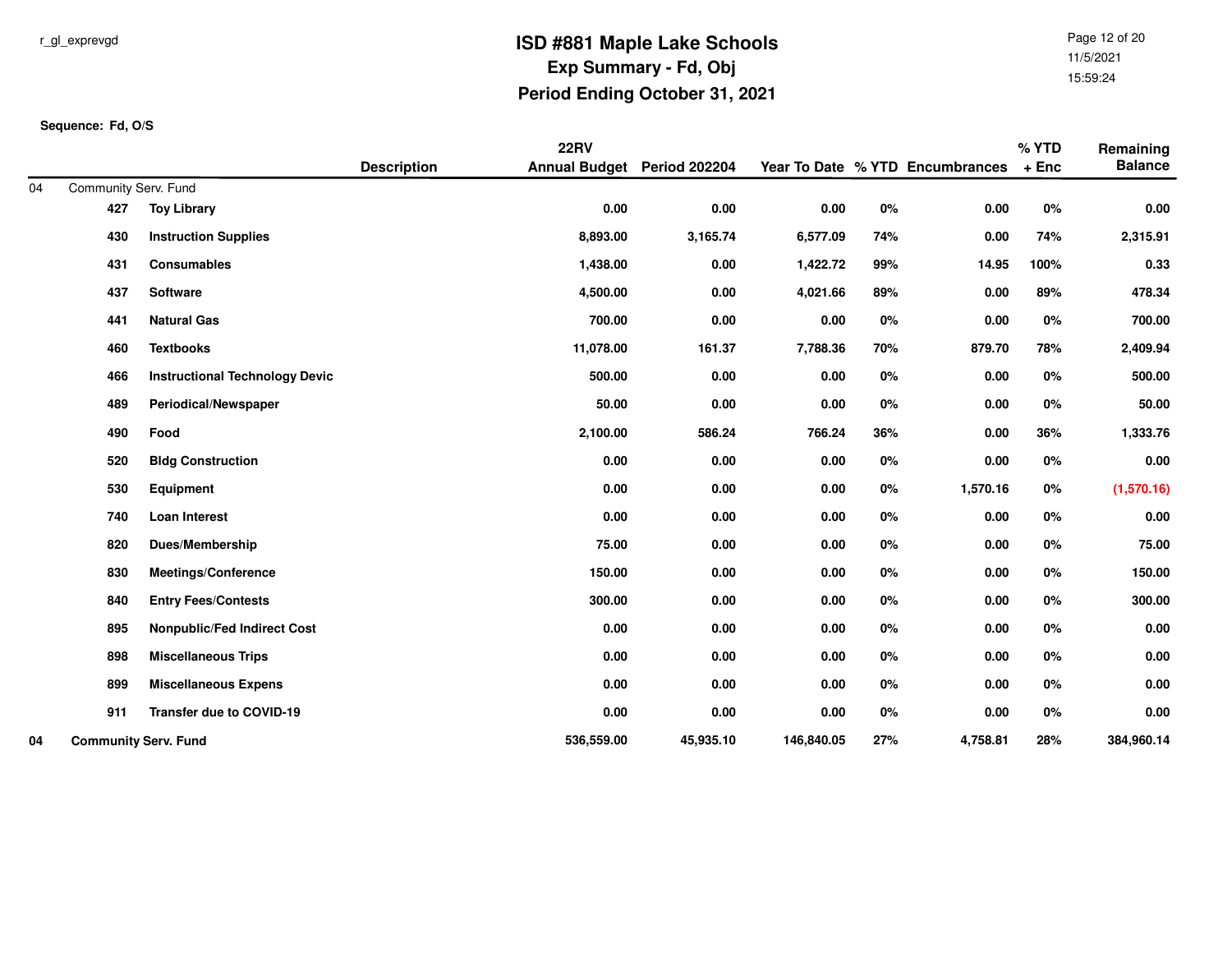Page 13 of 2011/5/202115:59:24

|    |                      |                                       |                    | <b>22RV</b>                 |          |           |       |                                 | % YTD   | Remaining      |
|----|----------------------|---------------------------------------|--------------------|-----------------------------|----------|-----------|-------|---------------------------------|---------|----------------|
|    |                      |                                       | <b>Description</b> | Annual Budget Period 202204 |          |           |       | Year To Date % YTD Encumbrances | $+$ Enc | <b>Balance</b> |
| 06 | <b>Building Fund</b> |                                       |                    |                             |          |           |       |                                 |         |                |
|    | 185                  | <b>Other Salary</b>                   |                    | 0.00                        | 0.00     | $0.00\,$  | $0\%$ | 0.00                            | $0\%$   | $0.00\,$       |
|    | 210                  | <b>FICA</b>                           |                    | 0.00                        | 0.00     | 0.00      | 0%    | 0.00                            | 0%      | 0.00           |
|    | 214                  | <b>PERA</b>                           |                    | 0.00                        | 0.00     | 0.00      | 0%    | 0.00                            | 0%      | 0.00           |
|    | 218                  | <b>TRA</b>                            |                    | 0.00                        | 0.00     | 0.00      | 0%    | 0.00                            | 0%      | 0.00           |
|    | 305                  | <b>Fees For Services</b>              |                    | 0.00                        | 0.00     | $0.00\,$  | 0%    | 0.00                            | $0\%$   | $0.00\,$       |
|    | 311                  | <b>Prof Tech Services</b>             |                    | 9,000.00                    | 0.00     | 1,951.24  | 22%   | 5,880.00                        | 87%     | 1,168.76       |
|    | 380                  | Advertising                           |                    | 0.00                        | 0.00     | 0.00      | 0%    | 0.00                            | 0%      | 0.00           |
|    | 401                  | <b>General Supplies</b>               |                    | 1,000.00                    | 668.30   | 668.30    | 67%   | 0.00                            | 67%     | 331.70         |
|    | 405                  | <b>Non Insutructional Computer So</b> |                    | 4,000.00                    | 0.00     | $0.00\,$  | $0\%$ | 0.00                            | $0\%$   | 4,000.00       |
|    | 406                  | <b>Instruc Sftwre Lic</b>             |                    | 1,000.00                    | 0.00     | $0.00\,$  | 0%    | 145.00                          | 15%     | 855.00         |
|    | 455                  | non-instructional Technology S        |                    | 0.00                        | 0.00     | 0.00      | 0%    | $0.00\,$                        | $0\%$   | $0.00\,$       |
|    | 456                  | <b>Instructional Technology Suppl</b> |                    | 3,000.00                    | 0.00     | 0.00      | 0%    | 0.00                            | $0\%$   | 3,000.00       |
|    | 465                  | non instructional technology          |                    | 4,000.00                    | 0.00     | 0.00      | 0%    | 0.00                            | $0\%$   | 4,000.00       |
|    | 466                  | <b>Instructional Technology Devic</b> |                    | 32,053.00                   | 1,160.00 | 1,160.00  | 4%    | 0.00                            | 4%      | 30,893.00      |
|    | 505                  | Capital non instructional Tech        |                    | 6,000.00                    | 0.00     | 0.00      | 0%    | 0.00                            | 0%      | 6,000.00       |
|    | 506                  | <b>Instructional Software capital</b> |                    | 0.00                        | 0.00     | 0.00      | 0%    | 0.00                            | 0%      | 0.00           |
|    | 511                  | <b>Site-Ground Improve</b>            |                    | 0.00                        | 0.00     | 0.00      | 0%    | 0.00                            | 0%      | 0.00           |
|    | 520                  | <b>Bldg Construction</b>              |                    | 0.00                        | 0.00     | 0.00      | 0%    | 0.00                            | 0%      | $0.00\,$       |
|    | 522                  | <b>Bldg Improve/Remodel</b>           |                    | 0.00                        | 0.00     | 0.00      | 0%    | 0.00                            | 0%      | $0.00\,$       |
|    | 530                  | <b>Equipment</b>                      |                    | 0.00                        | 0.00     | 0.00      | 0%    | 0.00                            | 0%      | 0.00           |
|    | 555                  | <b>Tech Equip-Non Instructional</b>   |                    | 12,447.00                   | 0.00     | 12,446.50 | 100%  | 0.00                            | 100%    | 0.50           |
|    | 556                  | <b>Tech Equip -Instructional Tech</b> |                    | 0.00                        | 0.00     | $0.00\,$  | 0%    | 0.00                            | $0\%$   | $0.00\,$       |
|    | 590                  | <b>Other Capital Exp</b>              |                    | 0.00                        | 0.00     | 0.00      | 0%    | 0.00                            | 0%      | $0.00\,$       |
|    | 740                  | Loan Interest                         |                    | 0.00                        | 0.00     | 0.00      | 0%    | 0.00                            | 0%      | $0.00\,$       |
|    | 790                  | <b>Other Debt Serv Exp</b>            |                    | 0.00                        | 0.00     | 0.00      | $0\%$ | 0.00                            | 0%      | $0.00\,$       |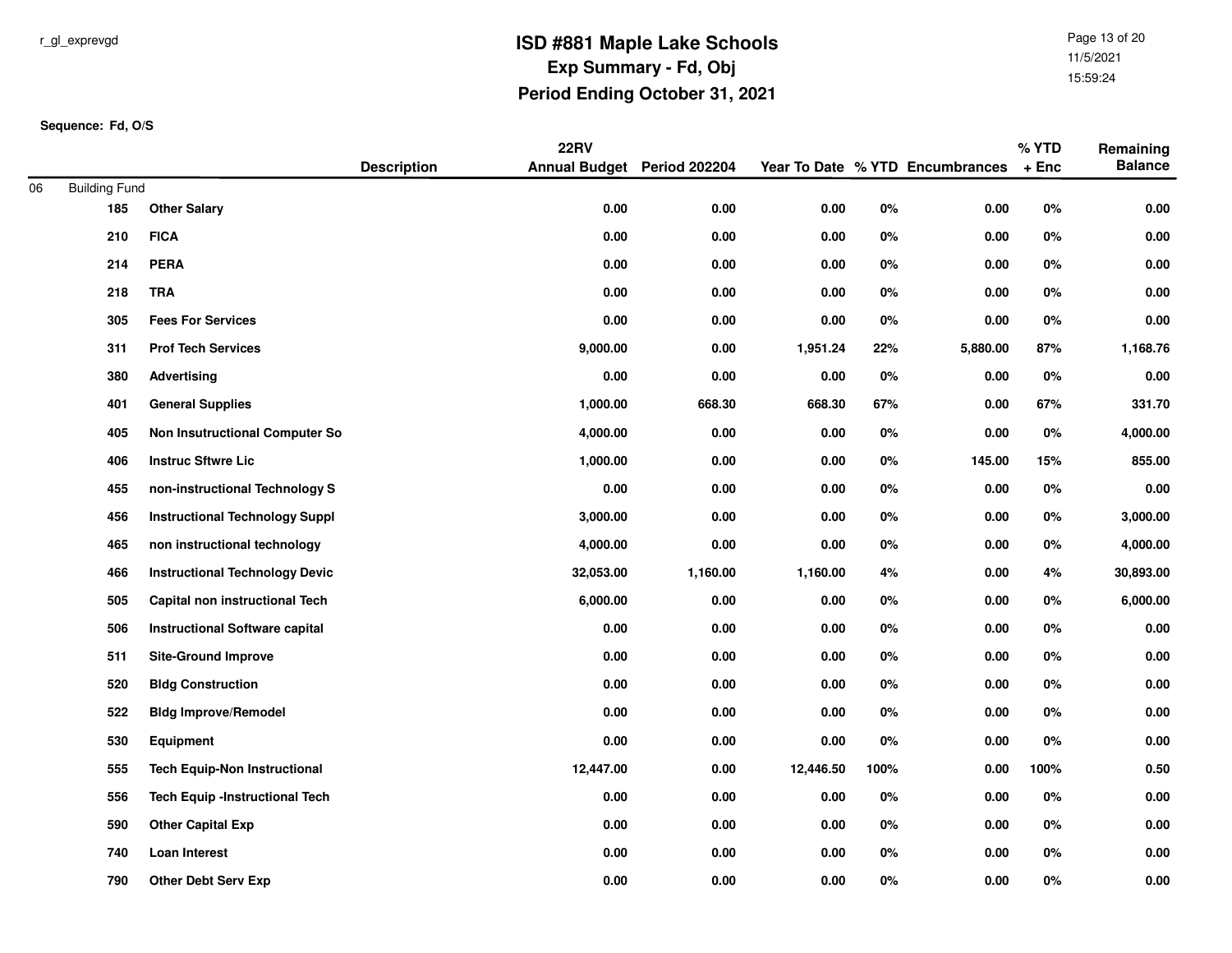r\_gl\_exprevgd

## **ISD #881 Maple Lake SchoolsExp Summary - Fd, ObjPeriod Ending October 31, 2021**

Page 14 of 2011/5/202115:59:24

|    | <b>22RV</b>                       |                    |                             |          |           |     |                                 | % YTD | Remaining      |
|----|-----------------------------------|--------------------|-----------------------------|----------|-----------|-----|---------------------------------|-------|----------------|
|    |                                   | <b>Description</b> | Annual Budget Period 202204 |          |           |     | Year To Date % YTD Encumbrances | + Enc | <b>Balance</b> |
| 06 | <b>Building Fund</b>              |                    |                             |          |           |     |                                 |       |                |
|    | 910<br><b>Permanent Trans, to</b> |                    | 0.00                        | 0.00     | 0.00      | 0%  | 0.00                            | 0%    | 0.00           |
| 06 | <b>Building Fund</b>              |                    | 72,500.00                   | 1,828.30 | 16,226.04 | 22% | 6.025.00                        | 31%   | 50,248.96      |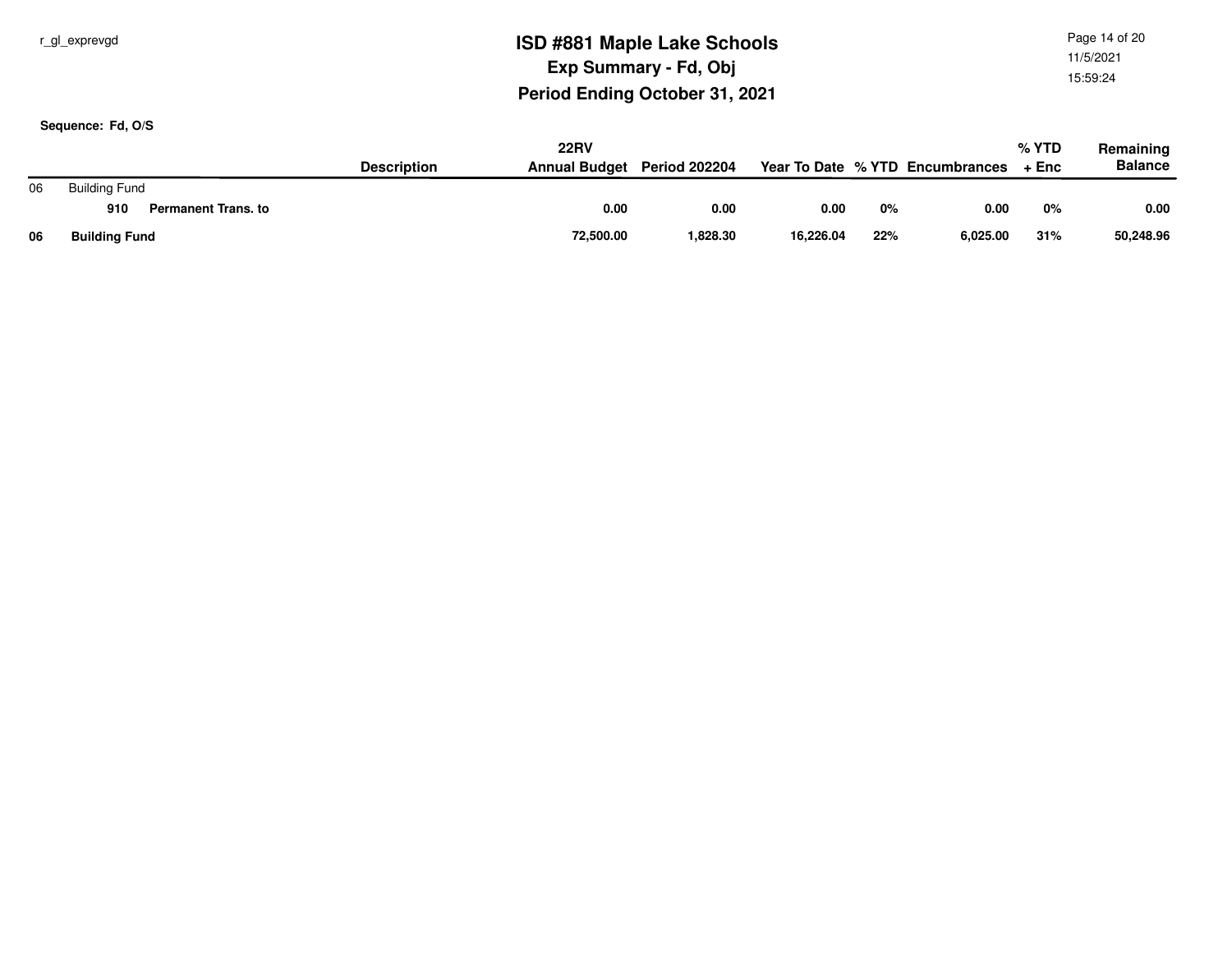Page 15 of 2011/5/202115:59:24

|    |                             |                                |                    | <b>22RV</b>          |                      |           |     |                                 | $%$ YTD | Remaining      |
|----|-----------------------------|--------------------------------|--------------------|----------------------|----------------------|-----------|-----|---------------------------------|---------|----------------|
|    |                             |                                | <b>Description</b> | <b>Annual Budget</b> | <b>Period 202204</b> |           |     | Year To Date % YTD Encumbrances | + Enc   | <b>Balance</b> |
| 07 | Debt Redemption Fund        |                                |                    |                      |                      |           |     |                                 |         |                |
|    | 710                         | <b>Bond Principal</b>          |                    | 1,300,000.00         | 0.00                 | 0.00      | 0%  | 0.00                            | 0%      | 1,300,000.00   |
|    | 720                         | <b>Bond Interest</b>           |                    | 179.175.00           | 0.00                 | 89,587.50 | 50% | 0.00                            | 50%     | 89,587.50      |
|    | 730                         | <b>Loan Redemption</b>         |                    | 0.00                 | 0.00                 | 0.00      | 0%  | 0.00                            | 0%      | 0.00           |
|    | 740                         | Loan Interest                  |                    | 0.00                 | 0.00                 | 0.00      | 0%  | 0.00                            | 0%      | 0.00           |
|    | 790                         | <b>Other Debt Serv Exp</b>     |                    | 5,000.00             | 0.00                 | 0.00      | 0%  | 0.00                            | 0%      | 5,000.00       |
|    | 920                         | <b>BOND REFUNDING PAYMENTS</b> |                    | 0.00                 | 0.00                 | 0.00      | 0%  | 0.00                            | 0%      | 0.00           |
| 07 | <b>Debt Redemption Fund</b> |                                |                    | 1,484,175.00         | 0.00                 | 89,587.50 | 6%  | 0.00                            | 6%      | 1,394,587.50   |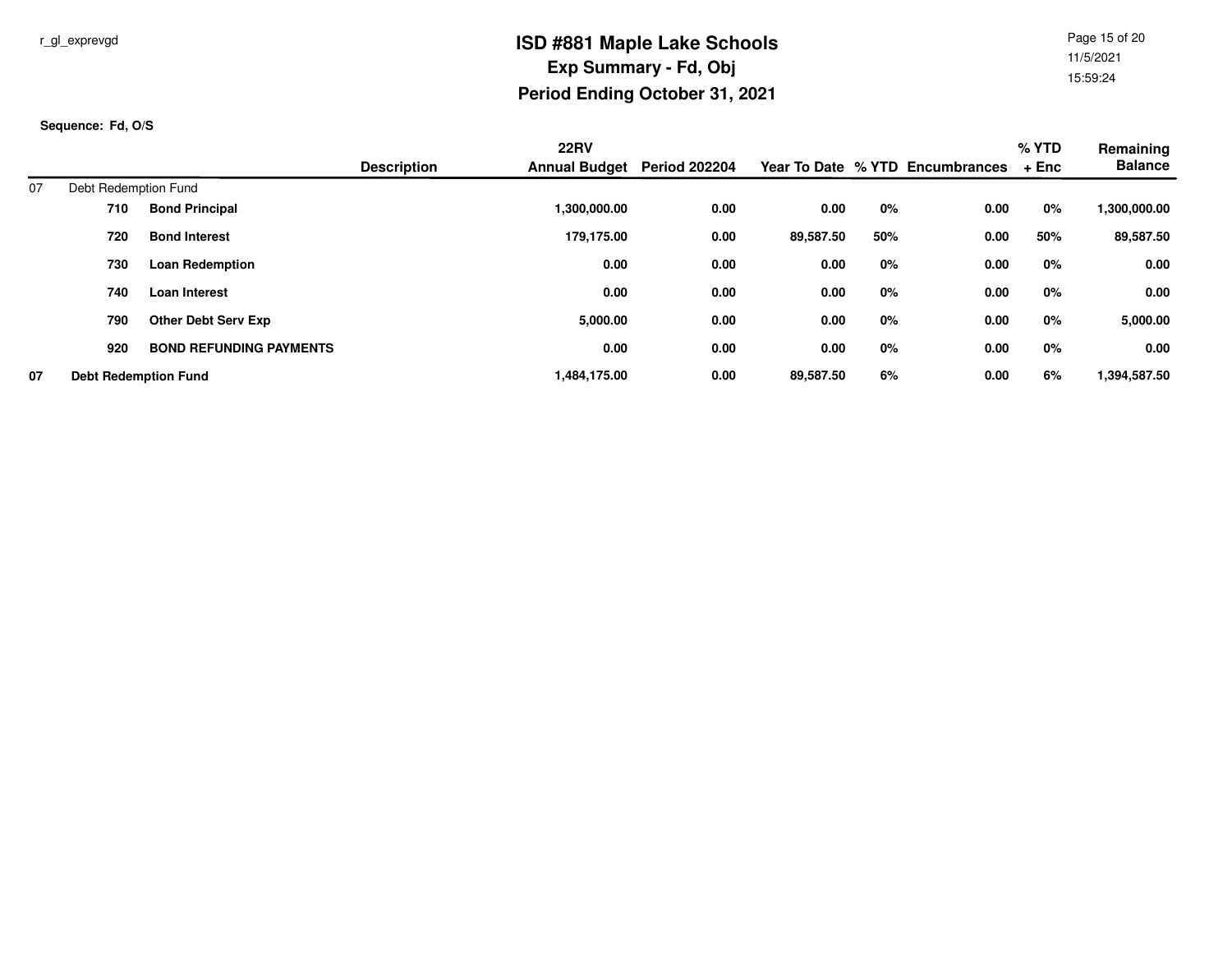Page 16 of 2011/5/202115:59:24

|    |                         |                             |                    | <b>22RV</b>                 |      |      |    |                                 | % YTD | Remaining      |
|----|-------------------------|-----------------------------|--------------------|-----------------------------|------|------|----|---------------------------------|-------|----------------|
|    |                         |                             | <b>Description</b> | Annual Budget Period 202204 |      |      |    | Year To Date % YTD Encumbrances | + Enc | <b>Balance</b> |
| 08 | Scholarship Fund        |                             |                    |                             |      |      |    |                                 |       |                |
|    | 185                     | <b>Other Salary</b>         |                    | 0.00                        | 0.00 | 0.00 | 0% | 0.00                            | 0%    | 0.00           |
|    | 210                     | <b>FICA</b>                 |                    | 0.00                        | 0.00 | 0.00 | 0% | 0.00                            | 0%    | 0.00           |
|    | 401                     | <b>General Supplies</b>     |                    | 0.00                        | 0.00 | 0.00 | 0% | 0.00                            | $0\%$ | 0.00           |
|    | 897                     | <b>Scholarship Paid</b>     |                    | 9,000.00                    | 0.00 | 0.00 | 0% | 0.00                            | 0%    | 9,000.00       |
|    | 899                     | <b>Miscellaneous Expens</b> |                    | 0.00                        | 0.00 | 0.00 | 0% | 0.00                            | 0%    | 0.00           |
| 08 | <b>Scholarship Fund</b> |                             |                    | 9,000.00                    | 0.00 | 0.00 | 0% | 0.00                            | 0%    | 9,000.00       |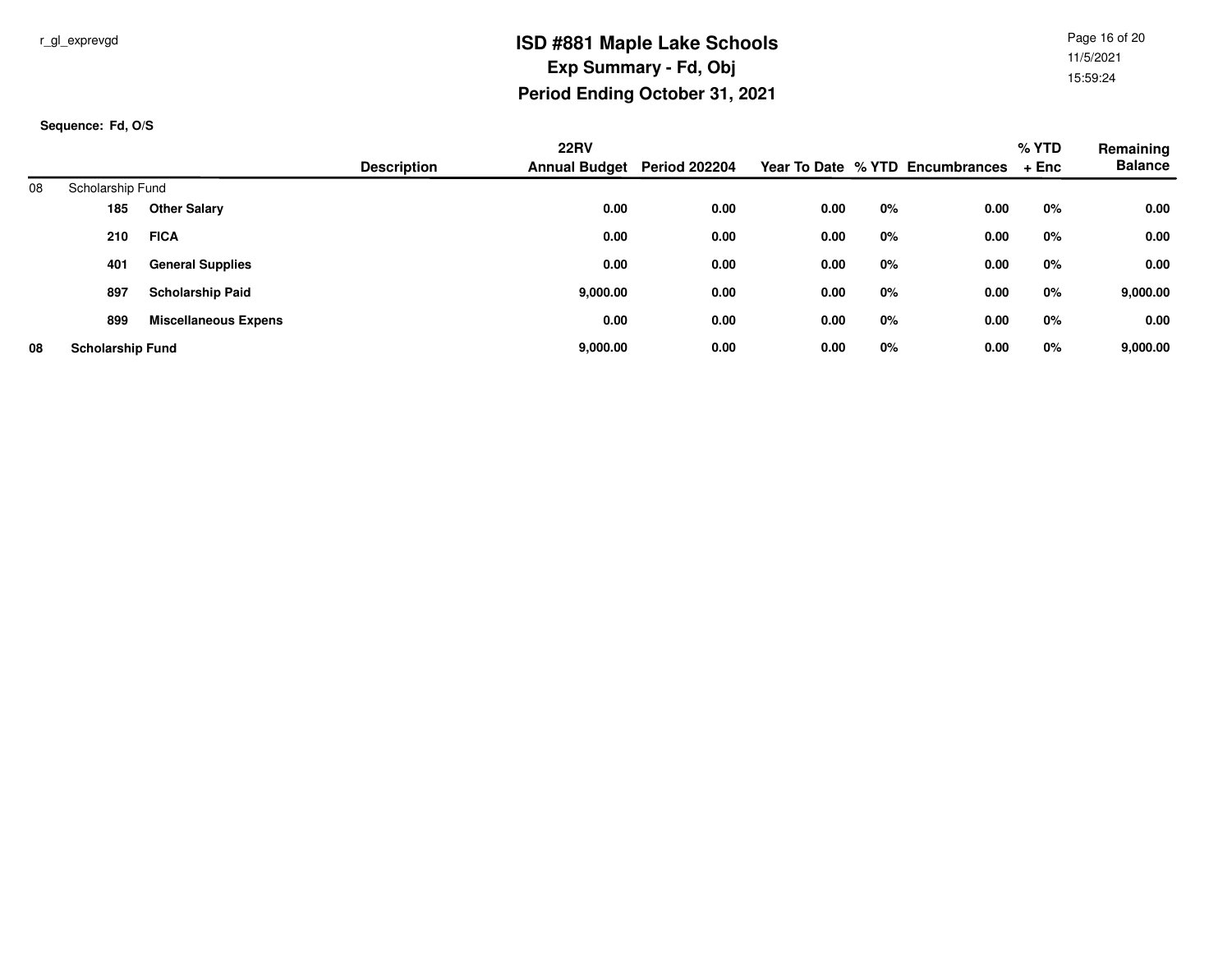Page 17 of 2011/5/202115:59:24

|    |                    |                                       |                    | <b>22RV</b>                 |           |           |       |                                 | % YTD   | Remaining      |
|----|--------------------|---------------------------------------|--------------------|-----------------------------|-----------|-----------|-------|---------------------------------|---------|----------------|
|    |                    |                                       | <b>Description</b> | Annual Budget Period 202204 |           |           |       | Year To Date % YTD Encumbrances | $+$ Enc | <b>Balance</b> |
| 11 | Fundraising<br>185 | <b>Other Salary</b>                   |                    | 12,880.00                   | 0.00      | 0.00      | $0\%$ | 0.00                            | $0\%$   | 12,880.00      |
|    | 210                | <b>FICA</b>                           |                    | 987.00                      | 0.00      | 0.00      | 0%    | 0.00                            | $0\%$   | 987.00         |
|    |                    |                                       |                    |                             |           |           |       |                                 |         |                |
|    | 214                | <b>PERA</b>                           |                    | 400.00                      | 0.00      | 0.00      | 0%    | 0.00                            | 0%      | 400.00         |
|    | 218                | <b>TRA</b>                            |                    | 336.00                      | 0.00      | 0.00      | 0%    | $0.00\,$                        | $0\%$   | 336.00         |
|    | 305                | <b>Fees For Services</b>              |                    | 7,700.00                    | 0.00      | 176.00    | 2%    | $0.00\,$                        | 2%      | 7,524.00       |
|    | 309                | Fed.Tuit.Bill Pay > \$25,000          |                    | 0.00                        | 0.00      | 0.00      | 0%    | 0.00                            | 0%      | 0.00           |
|    | 332                | <b>Electricity</b>                    |                    | 0.00                        | 0.00      | 0.00      | 0%    | 0.00                            | 0%      | 0.00           |
|    | 333                | Sanitation                            |                    | 0.00                        | 0.00      | $0.00\,$  | $0\%$ | $0.00\,$                        | $0\%$   | 0.00           |
|    | 361                | <b>Trans Private Carrir</b>           |                    | 3,600.00                    | 88.28     | 88.28     | 2%    | 394.44                          | 13%     | 3,117.28       |
|    | 366                | <b>Travel</b>                         |                    | 100.00                      | 149.71    | 249.65    | 250%  | 0.00                            | 250%    | (149.65)       |
|    | 369                | <b>Entry Fees/Student travel Alow</b> |                    | 108.00                      | 0.00      | 108.00    | 100%  | 0.00                            | 100%    | 0.00           |
|    | 370                | <b>Rentals and Leases</b>             |                    | 0.00                        | 0.00      | 0.00      | $0\%$ | $0.00\,$                        | $0\%$   | 0.00           |
|    | 381                | <b>Printing and Binding</b>           |                    | 0.00                        | 0.00      | 0.00      | 0%    | 0.00                            | $0\%$   | 0.00           |
|    | 401                | <b>General Supplies</b>               |                    | 38,130.00                   | 5,011.49  | 5,994.96  | 16%   | 3,681.71                        | 25%     | 28,453.33      |
|    | 408                | Awards                                |                    | 3,600.00                    | 0.00      | 181.20    | $5%$  | $0.00\,$                        | $5%$    | 3,418.80       |
|    | 415                | <b>Athletic Supplies</b>              |                    | 35,183.00                   | 4,987.56  | 16,118.16 | 46%   | 704.00                          | 48%     | 18,360.84      |
|    | 430                | <b>Instruction Supplies</b>           |                    | 23,212.00                   | 2,000.00  | 2,631.44  | 11%   | 0.00                            | 11%     | 20,580.56      |
|    | 455                | non-instructional Technology S        |                    | 0.00                        | 0.00      | 0.00      | 0%    | 0.00                            | 0%      | 0.00           |
|    | 460                | <b>Textbooks</b>                      |                    | 4,000.00                    | 0.00      | 3,086.29  | 77%   | 0.00                            | 77%     | 913.71         |
|    | 470                | <b>Library Books</b>                  |                    | 3,274.00                    | 0.00      | $0.00\,$  | $0\%$ | $0.00\,$                        | 0%      | 3,274.00       |
|    | 490                | Food                                  |                    | 1,000.00                    | 0.00      | 0.00      | $0\%$ | 0.00                            | 0%      | 1,000.00       |
|    | 530                | Equipment                             |                    | 2,400.00                    | 3,898.94  | 3,898.94  | 162%  | 2,070.94                        | 249%    | (3,569.88)     |
|    | 840                | <b>Entry Fees/Contests</b>            |                    | 1,200.00                    | 250.00    | 500.00    | 42%   | 0.00                            | 42%     | 700.00         |
|    | 897                | <b>Scholarship Paid</b>               |                    | 6,000.00                    | 0.00      | $0.00\,$  | 0%    | 0.00                            | $0\%$   | 6,000.00       |
| 11 | <b>Fundraising</b> |                                       |                    | 144,110.00                  | 16,385.98 | 33,032.92 | 23%   | 6,851.09                        | 28%     | 104,225.99     |
|    |                    |                                       |                    |                             |           |           |       |                                 |         |                |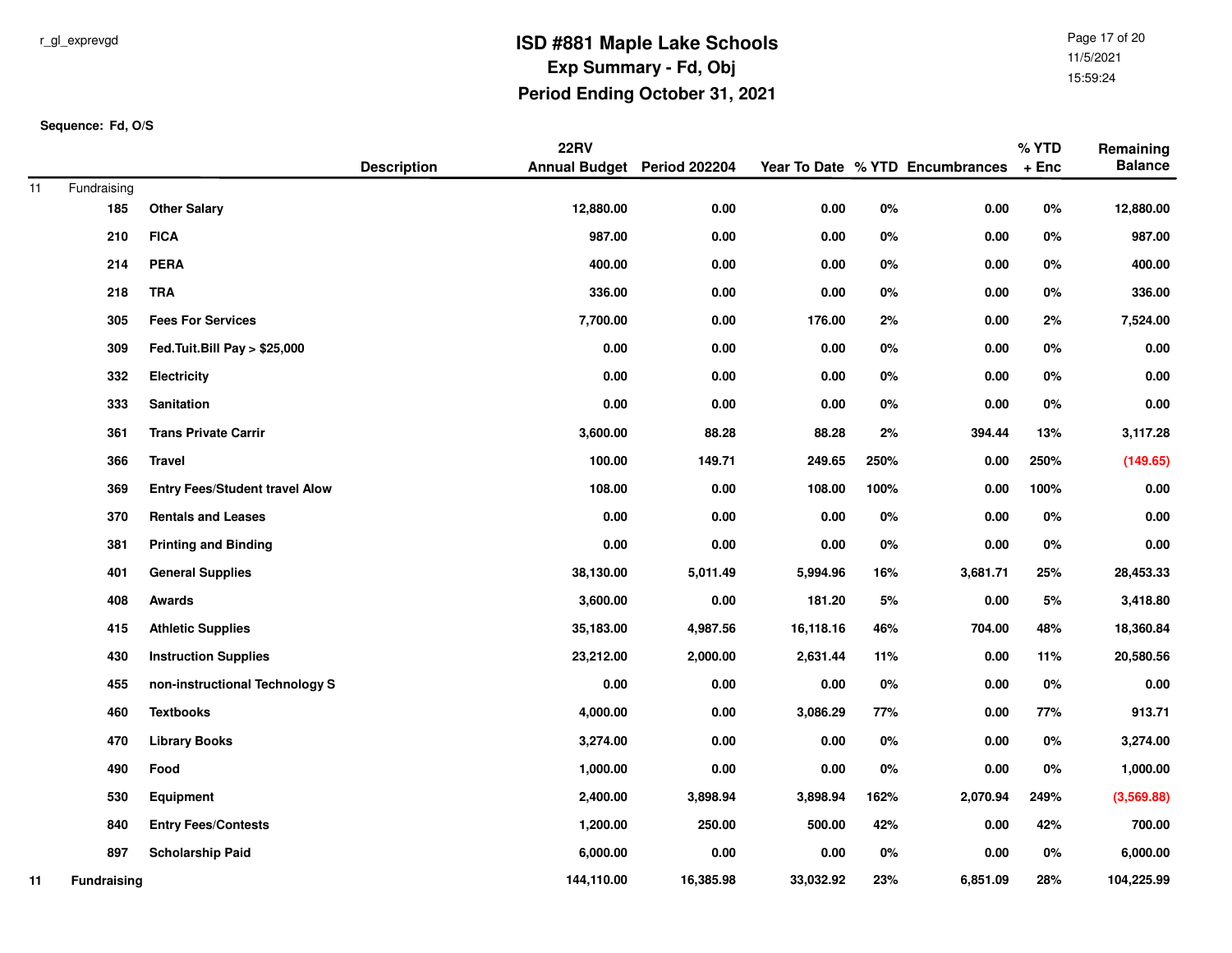Page 18 of 2011/5/202115:59:24

|    |                           |                                       |                    | <b>22RV</b>          |                      |          |     |                                 | % YTD | Remaining      |
|----|---------------------------|---------------------------------------|--------------------|----------------------|----------------------|----------|-----|---------------------------------|-------|----------------|
|    |                           |                                       | <b>Description</b> | <b>Annual Budget</b> | <b>Period 202204</b> |          |     | Year To Date % YTD Encumbrances | + Enc | <b>Balance</b> |
| 12 | <b>Student Activities</b> |                                       |                    |                      |                      |          |     |                                 |       |                |
|    | 305                       | <b>Fees For Services</b>              |                    | 8,000.00             | 300.00               | 300.00   | 4%  | 0.00                            | 4%    | 7,700.00       |
|    | 361                       | <b>Trans Private Carrir</b>           |                    | 2,000.00             | 0.00                 | 0.00     | 0%  | 0.00                            | 0%    | 2,000.00       |
|    | 369                       | <b>Entry Fees/Student travel Alow</b> |                    | 10.850.00            | 850.00               | 850.00   | 8%  | 0.00                            | 8%    | 10,000.00      |
|    | 401                       | <b>General Supplies</b>               |                    | 14.875.00            | 1,147.59             | 1,431.87 | 10% | 179.94                          | 11%   | 13,263.19      |
|    | 405                       | Non Insutructional Computer So        |                    | 2,500.00             | 400.00               | 400.00   | 16% | 0.00                            | 16%   | 2,100.00       |
|    | 820                       | Dues/Membership                       |                    | 17.225.00            | 125.00               | 125.00   | 1%  | 0.00                            | $1\%$ | 17,100.00      |
| 12 | <b>Student Activities</b> |                                       |                    | 55,450.00            | 2,822.59             | 3,106.87 | 6%  | 179.94                          | 6%    | 52,163.19      |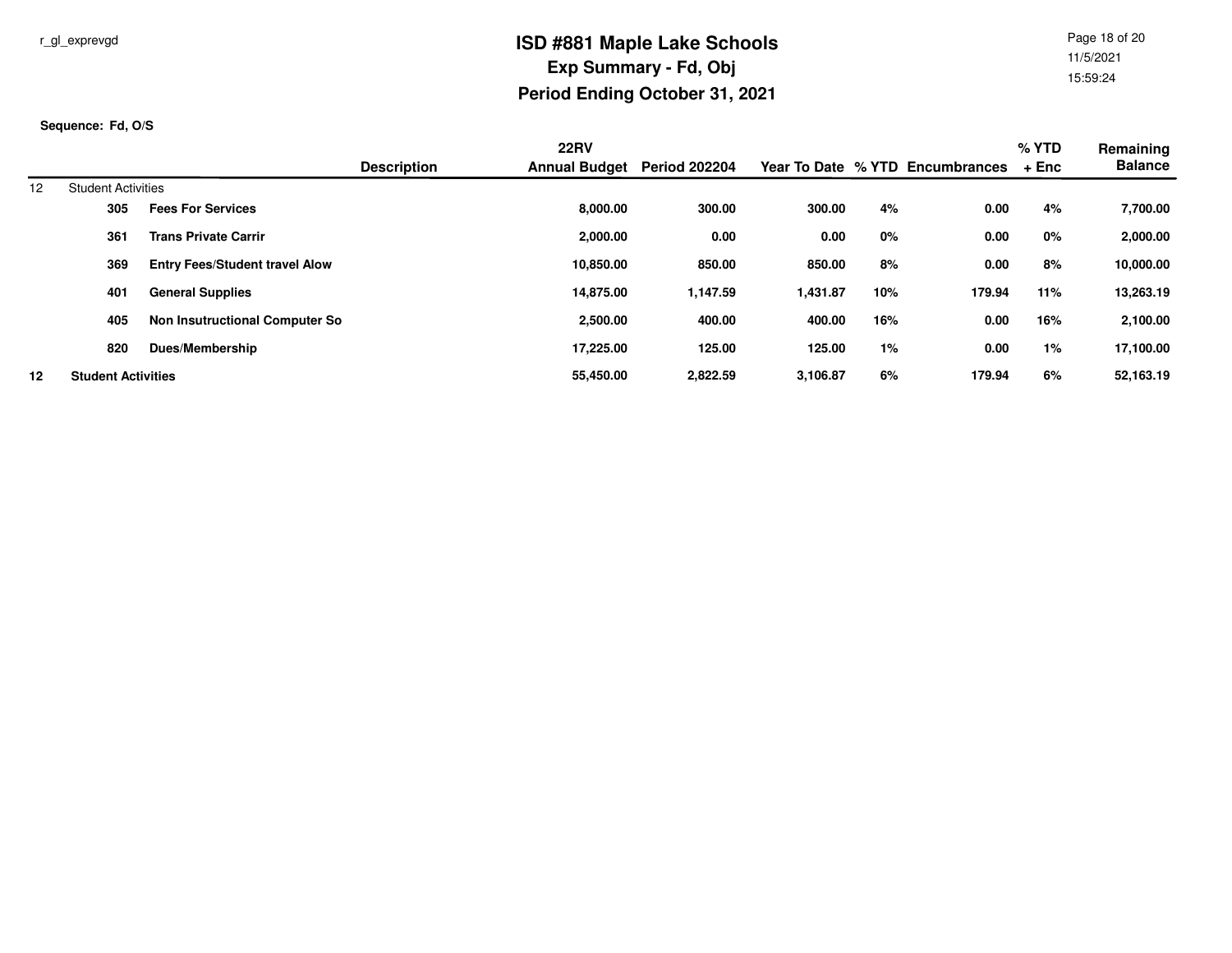r\_gl\_exprevgd

## **ISD #881 Maple Lake SchoolsExp Summary - Fd, ObjPeriod Ending October 31, 2021**

Page 19 of 2011/5/202115:59:24

|    |                                       |                    | <b>22RV</b>                 |          |           |     |                                 | $%$ YTD | Remaining      |
|----|---------------------------------------|--------------------|-----------------------------|----------|-----------|-----|---------------------------------|---------|----------------|
|    |                                       | <b>Description</b> | Annual Budget Period 202204 |          |           |     | Year To Date % YTD Encumbrances | + Enc   | <b>Balance</b> |
| 45 | Post Employment Benefits Irrev        |                    |                             |          |           |     |                                 |         |                |
|    | <b>Group Hosp Ins</b><br>220          |                    | 32,394.00                   | 5.822.95 | 7,993.42  | 25% | 0.00                            | 25%     | 24,400.58      |
|    | <b>HCSP</b><br>251                    |                    | 32,739.00                   | 1.628.24 | 19.712.96 | 60% | 0.00                            | 60%     | 13,026.04      |
|    | <b>Fees For Services</b><br>305       |                    | 288.00                      | 20.83    | 83.32     | 29% | 0.00                            | 29%     | 204.68         |
| 45 | <b>Post Employment Benefits Irrev</b> |                    | 65,421.00                   | 7,472.02 | 27,789.70 | 42% | 0.00                            | 42%     | 37,631.30      |